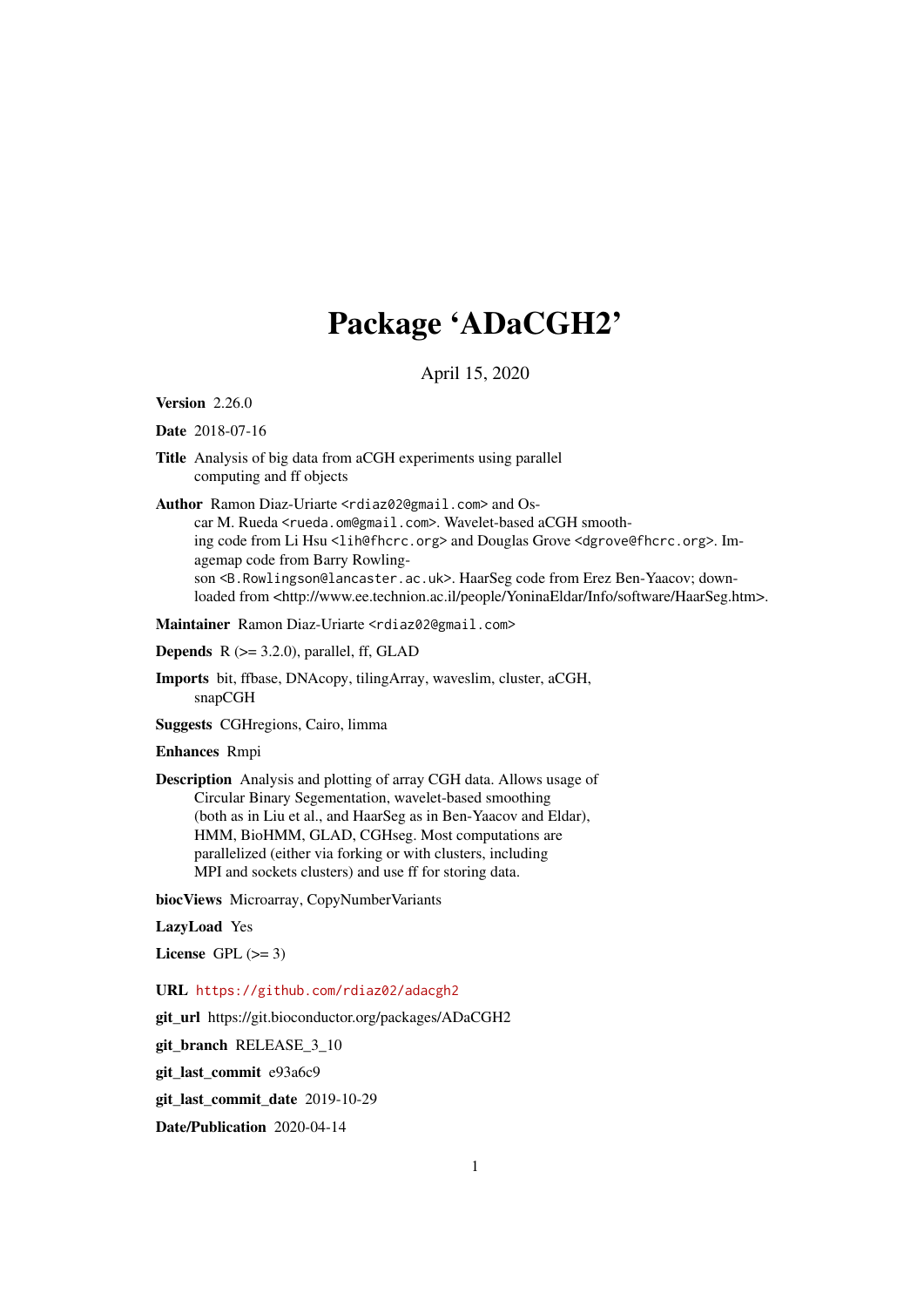# <span id="page-1-0"></span>R topics documented:

| <b>Index</b> |  |
|--------------|--|
|              |  |
|              |  |
|              |  |
|              |  |
|              |  |
|              |  |

<span id="page-1-1"></span>cutFile *Cut a file and return individual columns*

# Description

A text file is split by individual columns, creating as many files as individual columns. Splitting is used using multiple cores, if available. Specified columns are renamed as ID.txt, Chrom.txt, Pos.txt, and other columns can be deleted. The individual files can then all be read from a given directory with inputToADaCGH.

#### Usage

```
cutFile(filename,
        id.col,
        chrom.col,
        pos.col,
        sep = "\t",
        cols = NULL,
        mc.cores = detectCores(),
        delete.columns = NULL,
        fork = FALSE)
```
# Arguments

| filename  | Name of the text file with the data. The file contains at least a column for probe<br>ID, a column for Chromosome, and a column for position, and one or more for<br>data. The column is expected to have a first row with an identifier. All columns<br>are to be separated by a single separating ccharacter colsep. |
|-----------|------------------------------------------------------------------------------------------------------------------------------------------------------------------------------------------------------------------------------------------------------------------------------------------------------------------------|
| id.col    | The number of the column (starting from 1) that should be used as ID. This is the<br>name before any columns are possibly deleted (see argument delete.columns).                                                                                                                                                       |
| chrom.col | The number of the column (starting from 1) that should be used as the identifier<br>for Chromosome. This is the name before any columns are possibly deleted (see<br>argument delete.columns).                                                                                                                         |
| pos.col   | The number of the column (starting from 1) that should be used as the position<br>(the coordinates). This is the name before any columns are possibly deleted (see<br>argument delete.columns).                                                                                                                        |
| cols      | The number of columns of the file. If not specified, we try to guess it. But<br>guessing can be dangerous.                                                                                                                                                                                                             |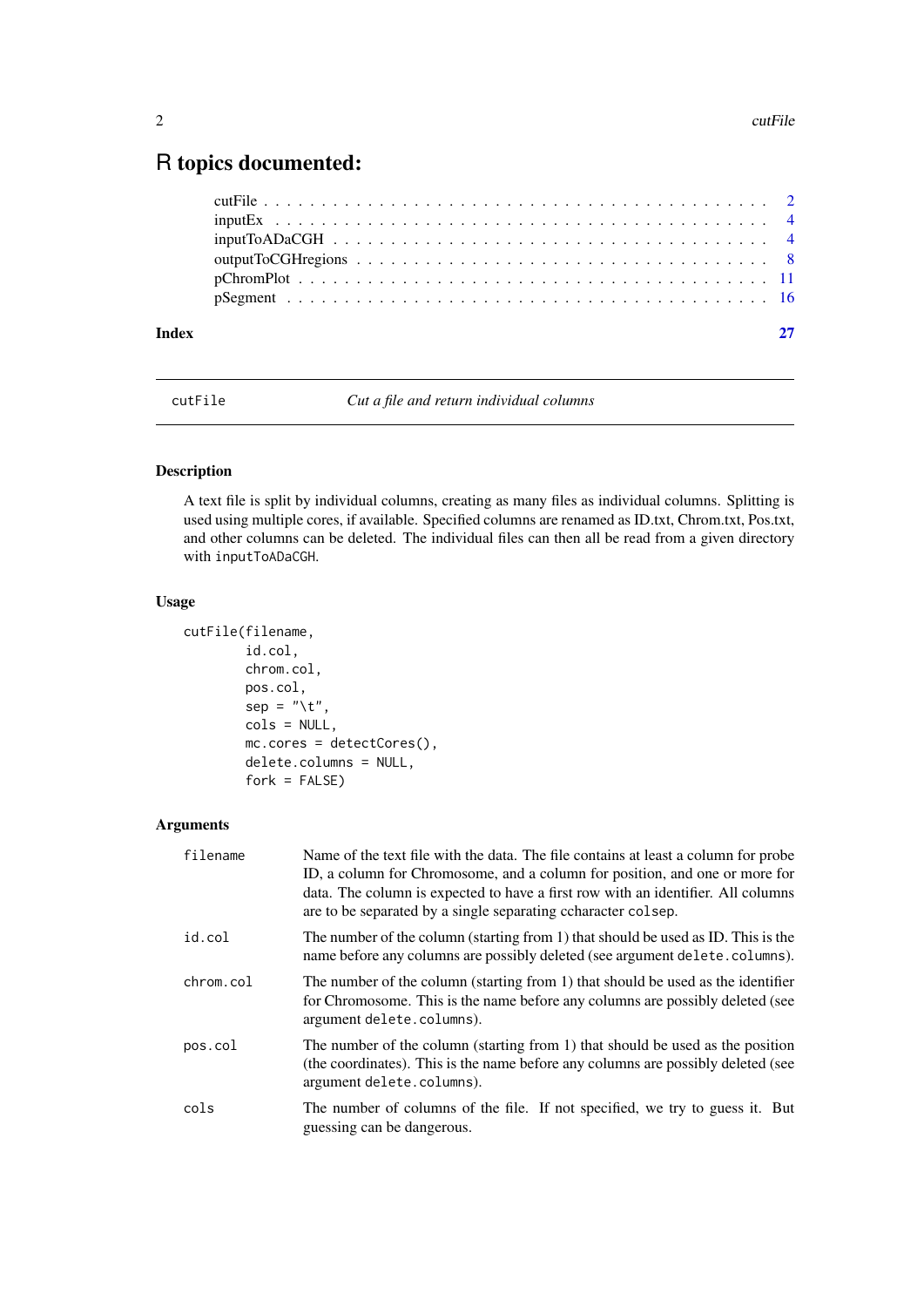#### <span id="page-2-0"></span>cutFile 3

| sep      | The field or column separator, similar to sep in read. table, etc. The default<br>is a tab. A space can be specified as 'sep = $"$ ". If you use the default in, say,<br>read, table, which is 'sep = $\cdots$ ', then multiple consecutive tab or space field<br>separators are taken as one —this is also the behavior in read. table or awk,<br>which is what we use. |
|----------|--------------------------------------------------------------------------------------------------------------------------------------------------------------------------------------------------------------------------------------------------------------------------------------------------------------------------------------------------------------------------|
| mc.cores | The number of processes to launch simultaneously.                                                                                                                                                                                                                                                                                                                        |
|          | delete.columns The number of the columns (starting from 1) that you do not want to preserve.<br>You probably do not want to have too many of these, and if you do you should<br>note that the file is cut into pieces BEFORE dealing with the unwanted columns<br>so many unwanted columns will mean that we are doing many unwanted calls<br>to cut.                    |
| fork     | Should we fork R processes, via mclapply, or just send several system com-<br>mands from this R process. The default (FALSE) is probably the most reason-<br>able option for large files.                                                                                                                                                                                |

#### Details

This function is unlikely to work under Windows unless MinGW or similar are installed (and even then it might not work). This function should work under Mac OS, and it does in the machines we've tried it, but it seems not to work on the BioC testing machine.

This function basically calls "head" and "awk" using system, and trying to divide all the jobs into as many cores as you specify (argument cores).

#### Value

This function is used for it main effect: cutting a file into individual one-column files. These files are names "col\_1.txt", "col\_2.txt", etc, and there are three called "ID.txt", "Chrom.txt", "Pos.txt". The files are created in the current working directory.

As we move the files corresponding to "ID", "Chrom", and "Position", the stdout output is shown to the user (to check that things worked).

After calling this function, you can call [inputToADaCGH](#page-3-1).

#### Author(s)

Ramon Diaz-Uriarte <rdiaz02@gmail.com>

#### Examples

```
## Read a tab separated file, and assign the first,
## second, and third positions to ID, Chrom, and Position
if( (.Platform$OS.type == "unix") && (Sys.info()['sysname'] != "Darwin") ) {
## This will not work in Windows, and might, or might not, work under Mac
fnametxt <- list.files(path = system.file("data", package = "ADaCGH2"),
                         full.names = TRUE, pattern = "inputEx.txt")
cutFile(fnametzt, 1, 2, 3, sep = "\\t")## Verify we have ID, Chrom, Pos
c("ID.txt", "Chrom.txt", "Pos.txt") %in% list.files(getwd())
## verify some other column
```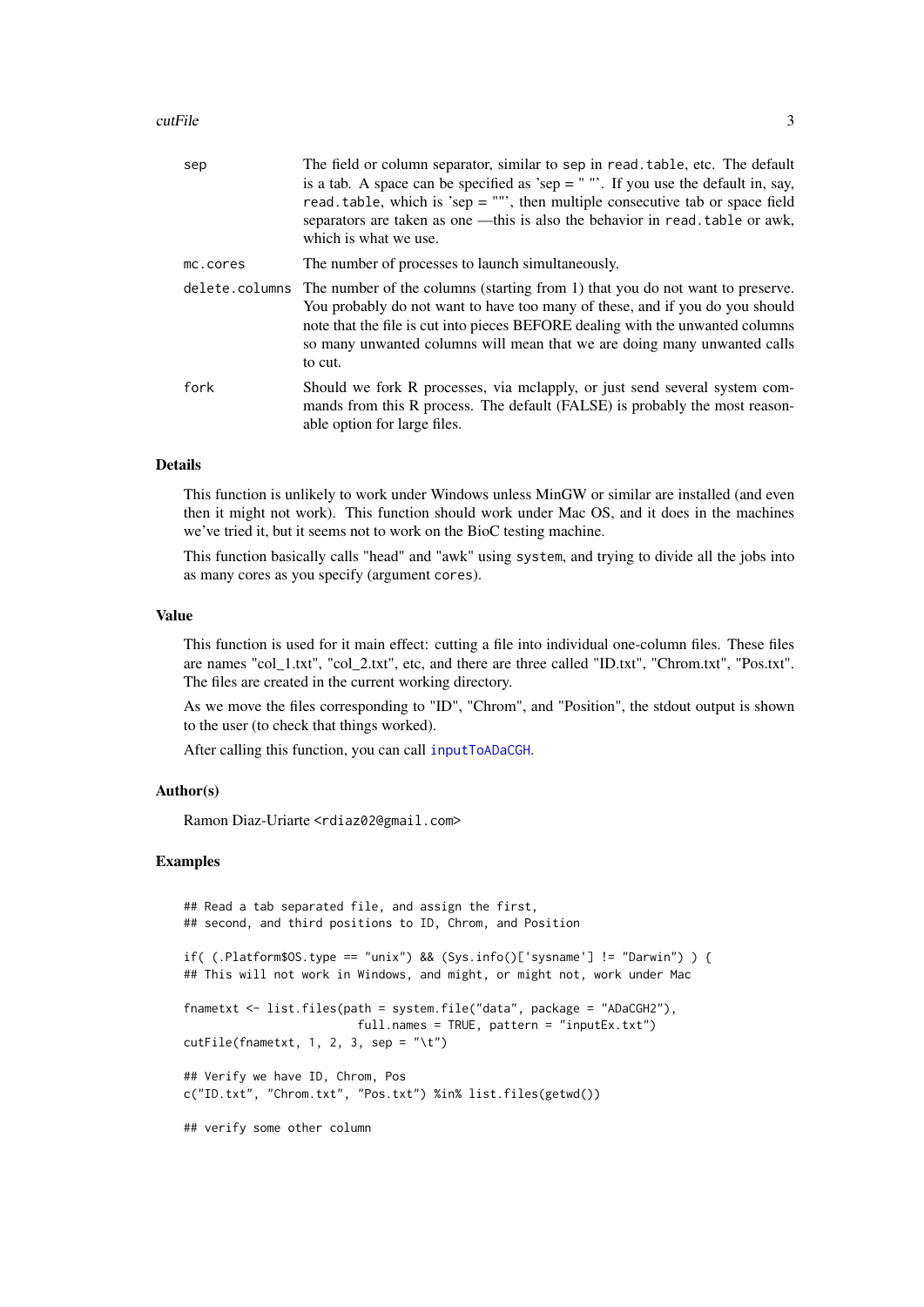```
c("col_5.txt") %in% list.files(getwd())
## Read a white space separated file, and assign the first, second, and
## third positions to ID, Chrom, and Position, but remove the fifth
## column
fnametxt2 <- list.files(path = system.file("data", package = "ADaCGH2"),
                         full.names = TRUE, pattern = "inputEx-sp.txt")
cutFile(fnametxt2, 1, 2, 3, sep = " " , delete columns = 5)}
```
inputEx *A fictitious aCGH data set*

#### Description

A fictitious aCGH data set.

#### Usage

inputEx

#### Format

A data frame with 500 rows and 6 columns; the last three correspond to the aCGH data for three samples. There are data for five chromosomes. The same file is available in three formats: an RData file, a tab separated text file, and a space-separate text file.

#### Source

Simulated data

<span id="page-3-1"></span>inputToADaCGH *Convert CGH data to ff or RAM objects for use with ADaCGH2*

### Description

Input data with CGH data are converted to several ff files and data checked for potential errors and location duplications.

## Usage

```
inputToADaCGH(ff.or.RAM = "RAM",
                        robjnames = c("cgh.dat", "chrom.dat",
                                       "pos.dat", "probenames.dat"),
                        ffpattern = paste(getwd(), \sqrt[n]{ }, sep = \sqrt[n]{ }),
                        MAList = NULL,cloneinfo = NULL,
                        RDatafilename = NULL,
```
<span id="page-3-0"></span>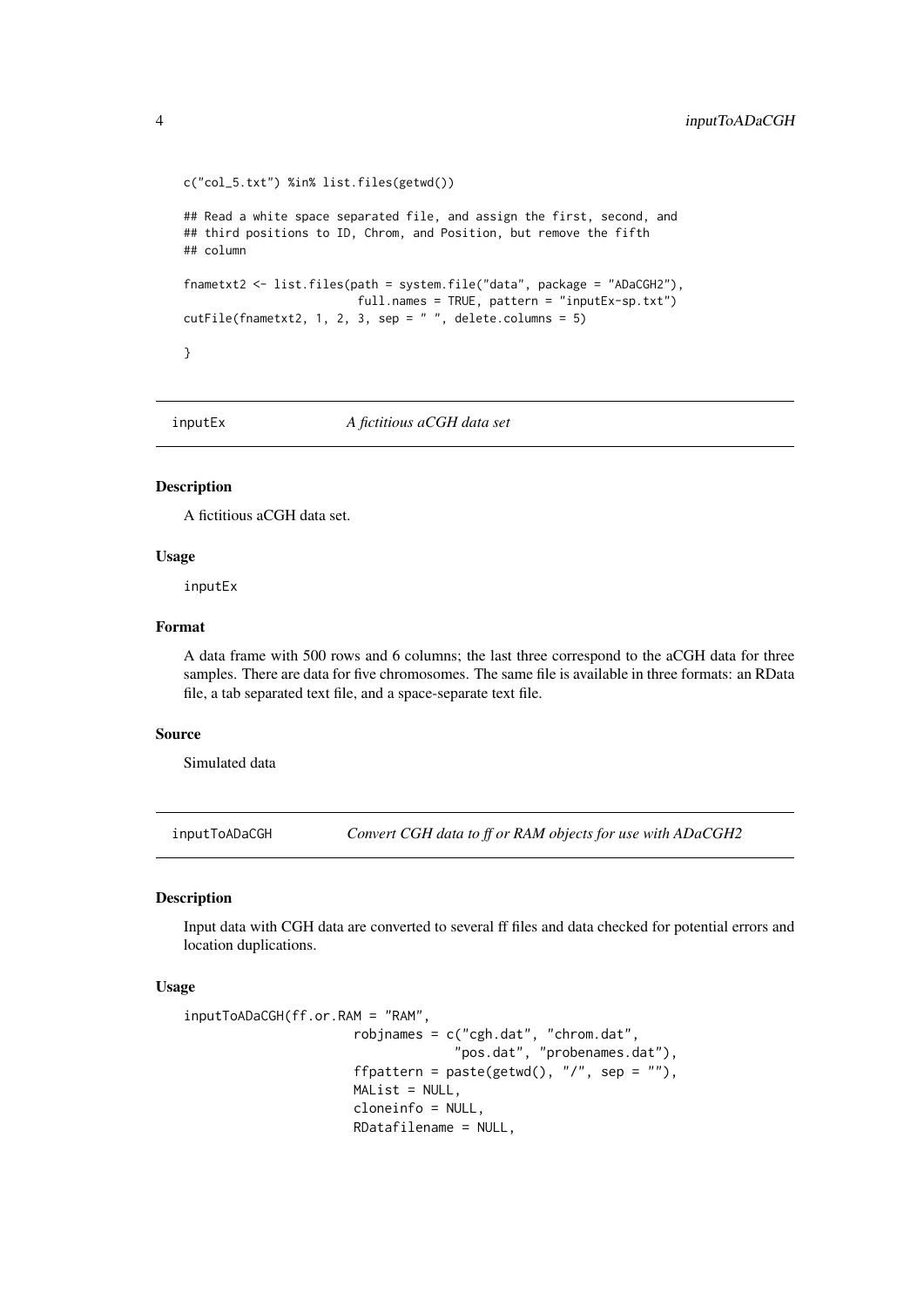<span id="page-4-0"></span>textfilename = NULL, dataframe = NULL, path = NULL, excludefiles = NULL, cloneinfosep =  $"\t t",$ cloneinfoquote =  $"\n\\"$ minNumPerChrom = 10, verbose = FALSE, mc.cores = floor(detectCores()/2))

# Arguments

| ff.or.RAM     | Whether you want to store the output as ff or RAM objects ("usual" R objects,<br>such as data frames and vectors).                                                                                                                                                                                                                                                                                                                                                                  |
|---------------|-------------------------------------------------------------------------------------------------------------------------------------------------------------------------------------------------------------------------------------------------------------------------------------------------------------------------------------------------------------------------------------------------------------------------------------------------------------------------------------|
| robjnames     | Name of the objects that will be created in you use ff.or.RAM = "RAM". If the<br>names existing in the environment from where the function is called, they will<br>not be overwritten, and the function will abort.                                                                                                                                                                                                                                                                 |
| ffpattern     | See argument pattern in ff. The default is to create the "ff" files in the current<br>working directory.                                                                                                                                                                                                                                                                                                                                                                            |
| MAList        | The name of an object of class MAList                                                                                                                                                                                                                                                                                                                                                                                                                                               |
|               | (as. MAList) or SegList (e.g., dim. SegList). See vignnettes for these pack-<br>ages (limma and snapCGH) for details about these objects.                                                                                                                                                                                                                                                                                                                                           |
|               | You have to specify one, and only one, of MAList, RDatafilename, textfilename,<br>path.                                                                                                                                                                                                                                                                                                                                                                                             |
| cloneinfo     | A character vector with the full path to a file that conforms to the characteris-<br>tics of file in function read. clonesinfo (see details in the vignette) or the<br>name of a data frame with at least a column named "Chr" (with chromosomal<br>informtaion) and "Position".                                                                                                                                                                                                    |
|               | This is only needed if you use MAList and your MAList object does not have<br>Position and Chr columns.                                                                                                                                                                                                                                                                                                                                                                             |
| RDatafilename | Name of data RData file that contains the data frame with original, non-ff, data.<br>Note: this is the name of the RData file (possibly including path), NOT the name<br>of the data frame. (For that, look at dataframe).                                                                                                                                                                                                                                                          |
|               | The first three columns of the data frame are the IDs of the probes, the chro-<br>mosome number, and the position, and all remaining columns contain the data<br>for the arrays, one column per array. The names of the first three column do<br>not matter, but the order does. Names of the remaining columns will be used if<br>existing; otherwise, fake array names will be created.                                                                                           |
|               | You have to specify one, and only one, of MAList, RDatafilename, textfilename,<br>path.                                                                                                                                                                                                                                                                                                                                                                                             |
| textfilename  | The name of a text file with the data. It should be a tab separated file, with a<br>header. The first three columns of the data frame are the IDs of the probes, the<br>chromosome number, and the position, and all remaining columns contain the<br>data for the arrays, one column per array. The names of the first three column<br>do not matter, but the order does. Names of the remaining columns will be used<br>if existing; otherwise, fake array names will be created. |
|               | You have to specify one, and only one, of MAList, RDatafilename, textfilename,<br>path.                                                                                                                                                                                                                                                                                                                                                                                             |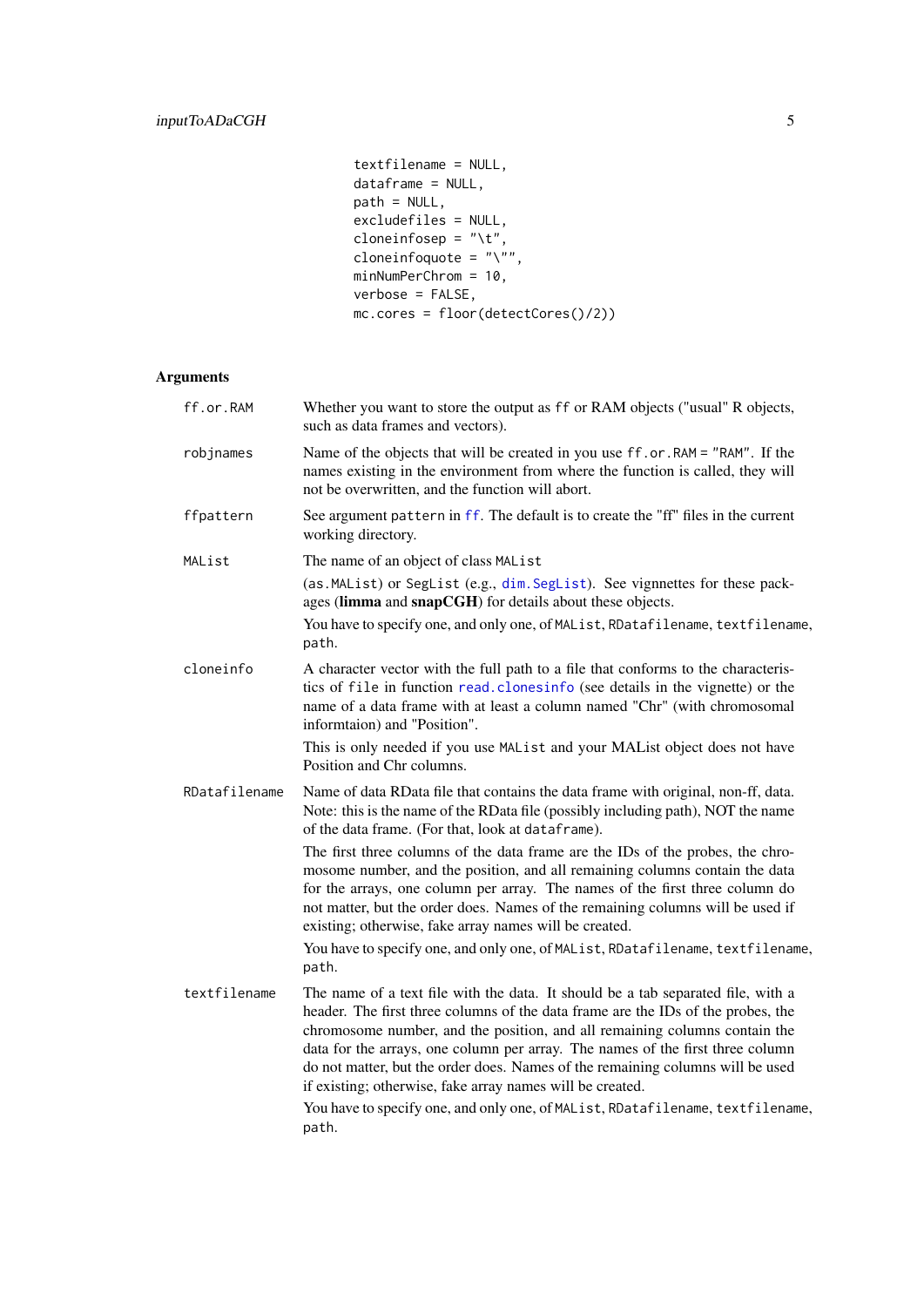<span id="page-5-0"></span>

| dataframe      | The name of a data frame with the data. The first three columns of the data<br>frame are the IDs of the probes, the chromosome number, and the position, and<br>all remaining columns contain the data for the arrays, one column per array. The<br>names of the first three column do not matter, but the order does. Names of the<br>remaining columns will be used if existing; otherwise, fake array names will be<br>created.                                                                                                                                                                                                                                                                                                                         |
|----------------|------------------------------------------------------------------------------------------------------------------------------------------------------------------------------------------------------------------------------------------------------------------------------------------------------------------------------------------------------------------------------------------------------------------------------------------------------------------------------------------------------------------------------------------------------------------------------------------------------------------------------------------------------------------------------------------------------------------------------------------------------------|
| path           | The name of the directory (the full path) to where each of the individual, one-<br>column, files are. We will read ALL of the files in this directory, except for<br>those listed under excludefiles. One file has to be named "ID.txt", another<br>"Chrom.txt", and a third "Pos.txt". The rest of the files can be named any way<br>you want and those are the files that contain the CGH data.<br>All of the files are expected to be one-column text files, with a first row with a<br>header. The header will not be used for "ID.txt", "Chrom.txt", or "Pos.txt", but<br>the header will be used as the name of the array/subject for the CGH data files.<br>You have to specify one, and only one, of MAList, RDatafilename, textfilename,<br>path. |
| excludefiles   | If you have specified path, names of files not to be read. A vector of strings.<br>These should be the names of the files, without path information (as all of the<br>files are in the same directory, as specified by path).                                                                                                                                                                                                                                                                                                                                                                                                                                                                                                                              |
| cloneinfosep   | Argument to read. table if reading a cloneinfo file. Note: this is NOT used<br>if reading a text file given in textfilename.                                                                                                                                                                                                                                                                                                                                                                                                                                                                                                                                                                                                                               |
| cloneinfoquote | Argument to read. table if reading a cloneinfo file. Note: this is NOT used<br>if reading a text file given in textfilename.                                                                                                                                                                                                                                                                                                                                                                                                                                                                                                                                                                                                                               |
| minNumPerChrom | If any chromosome has fewer observations than minNumPerChrom the function<br>will fail. This can help detect upstream pre-processing errors.                                                                                                                                                                                                                                                                                                                                                                                                                                                                                                                                                                                                               |
| verbose        | If TRUE, provide additional information that can be useful to debug problems.<br>Right now it provides the list of files that will be read if using a directory. The<br>default is FALSE.                                                                                                                                                                                                                                                                                                                                                                                                                                                                                                                                                                  |
| mc.cores       | The number of cores to use when reading files. This is always 1 in Windows. See<br>details about the number of cores in mclapply and detectCores. Contention<br>problems in I/O might be minimized by making this number smaller or much<br>smaller than what is returned by detectCores. For larte jobs, please do some<br>initial benchmarking. See comments and discussion in file "benchmark.pdf". In<br>general, if you have a single SATA disk make this a small number (say, 2 or 3 or<br>6); in contrast, if you have many fast SAS disks in a RAID0 or RAID10 array,<br>you can increase the number quite a bit (but generally always well below what<br>detectCores gives).                                                                      |

#### Details

If there are identical positions (in the same chromosome) a small random uniform variate is added to get unique locations.

We carry out several checks (e.g., no duplicated positions), but note that we DO NOT check for extremely large or small values, and this includes NOT CHECKING for infinite values.

Missing values are allowed in the data columns. However, we do not check for missing values in the ID, chromosome, or position columns, except if you are using as input an RData file or MA list. You better not have any missing values there; otherwise, things will break in strange ways. Why this inconsistency? Checking for missing values can consume a lot of resources (CPU and memory). If your are really huge, they will probably be stored as text files, and you are expected to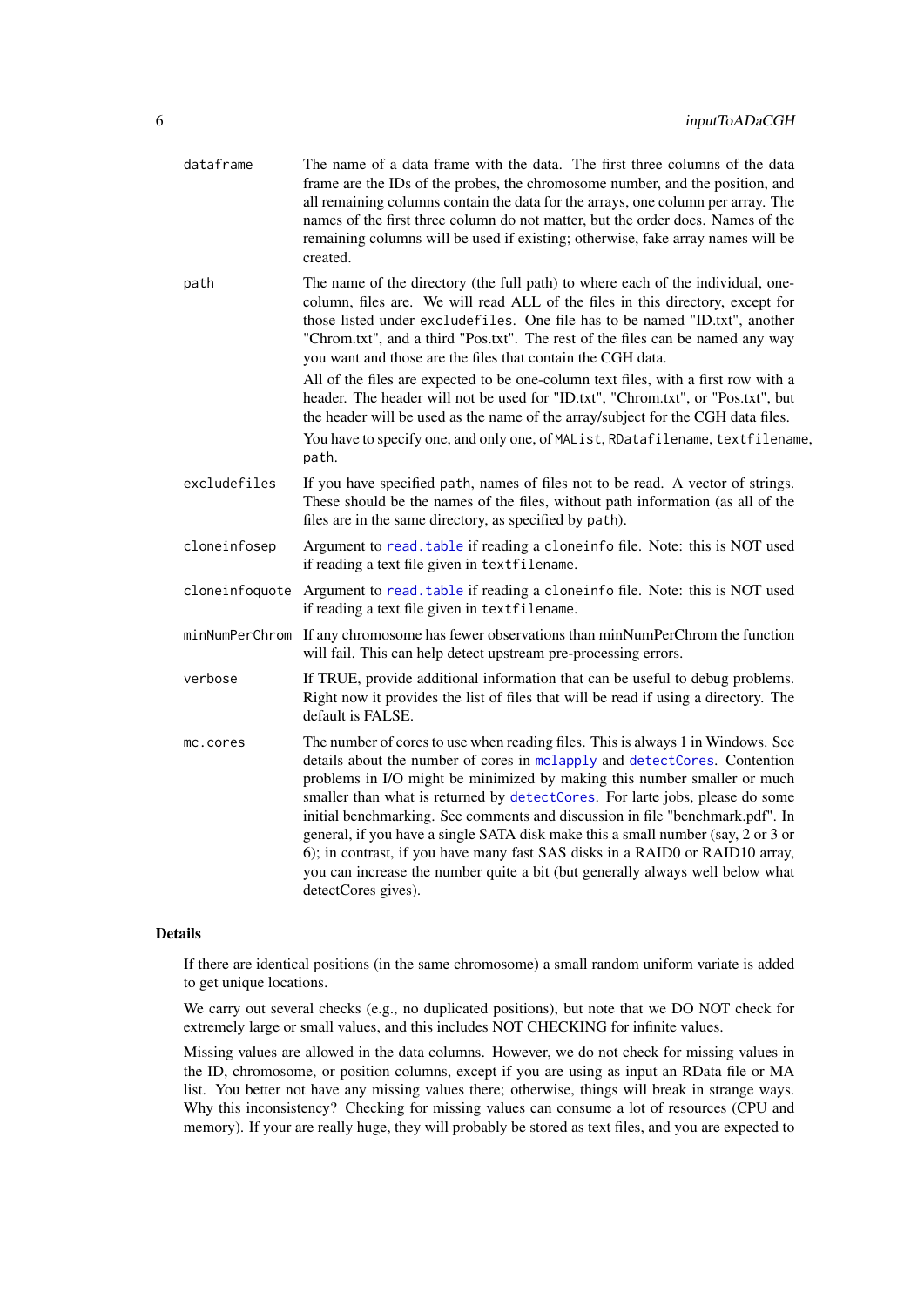<span id="page-6-0"></span>use the appropriate tools there to filter (e.g., sed, awk, whatever). If they exist as an MA list or an RData file, they once fitted in RAM, so checking for these NAs is probably reasonable.

If you provide a text file as input (textfilename), the reading operation is carried out using [read.table.ffdf](#page-0-0), to allow for reading very large files. Using this option, however, does not force you to produce as output ff objects.

Commented examples of reading objects from limma and snapCGH are provided in the vignnette.

#### Value

This function is used mainly for its side effects: writing either several ff files to the current working directory, or several RAM objects (the usual, in memory, local, R objects). The actual names are printed out.

#### Author(s)

Ramon Diaz-Uriarte <rdiaz02@gmail.com>

#### See Also

[cutFile](#page-1-1) for obtaining files in the format needed if you read from a directory.

### Examples

```
## Create a temp dir for storing output.
## (Not needed, but cleaner).
dir.create("ADaCGH2_example_input_dir")
originalDir <- getwd()
setwd("ADaCGH2_example_input_dir")
## Sys.sleep(1)
## Get location (and full filename) of example data file
fnameRData <- list.files(path = system.file("data", package = "ADaCGH2"),
                         full.names = TRUE, pattern = "inputEx.RData")
fnametxt <- list.files(path = system.file("data", package = "ADaCGH2"),
                         full.names = TRUE, pattern = "inputEx.txt")
namepath <- system.file("example-datadir", package = "ADaCGH2")
## Read from RData and write to ff
inputToADaCGH(ff.or.RAM = "ff",
                      RDatafilename = fnameRData)
## Read from text file and write to ff
inputToADaCGH(ff.or.RAM = "ff",
                      textfilename = fnametxt)
## Read from text file and write to RAM
inputToADaCGH(ff.or.RAM = "RAM",
                      textfilename = fnametxt)
## Read from a directory and write to ff
```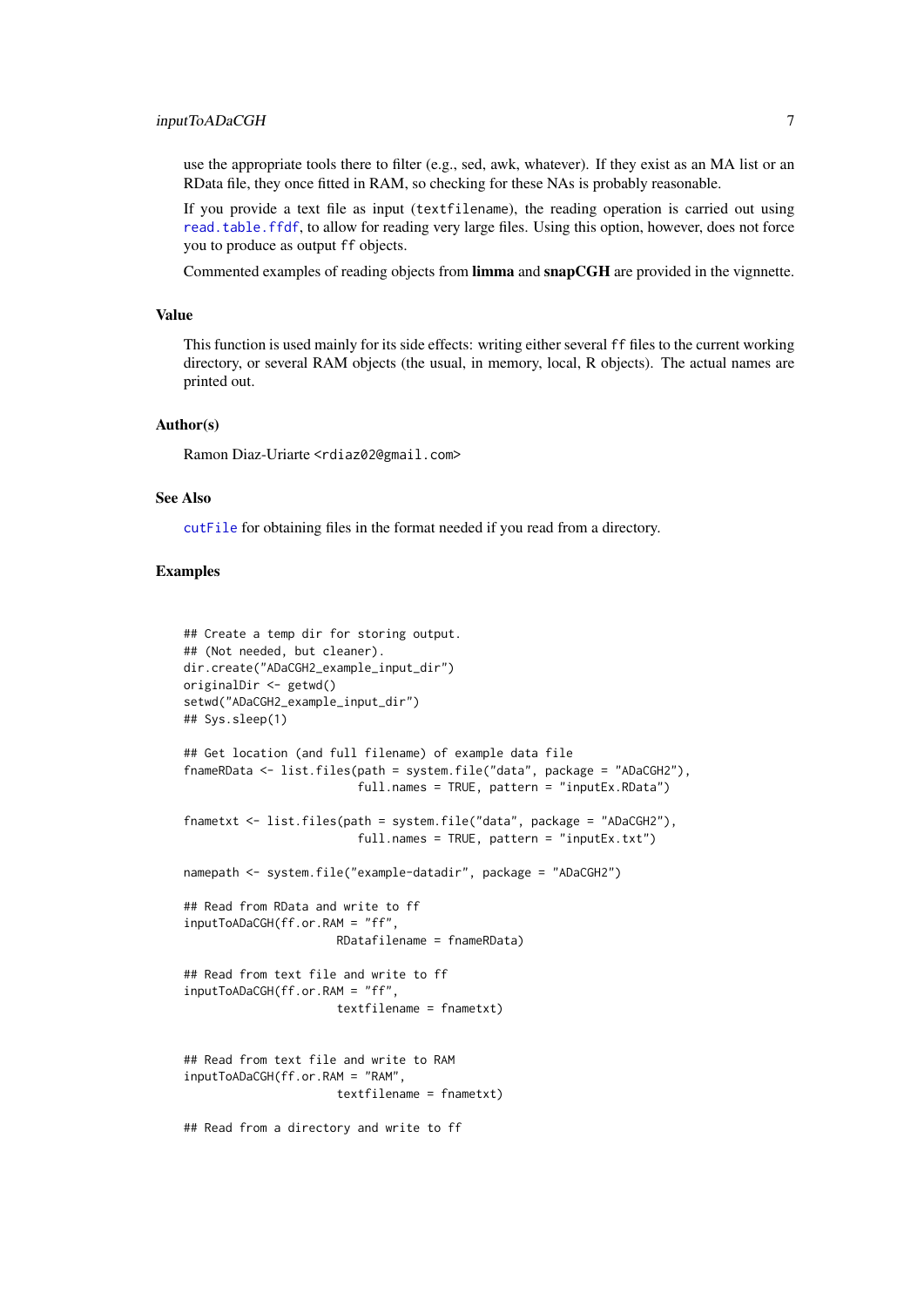```
inputToADaCGH(ff.or.RAM = "ff",
                      path = namepath)### Clean up (DO NOT do this with objects you want to keep!!!)
load("chromData.RData")
load("posData.RData")
load("cghData.RData")
delete(cghData); rm(cghData)
delete(posData); rm(posData)
delete(chromData); rm(chromData)
unlink("chromData.RData")
unlink("posData.RData")
unlink("cghData.RData")
unlink("probeNames.RData")
### Running in a separate process. Only makes sense
### if returning ff objects (ff.or.RAM = "ff")
### This example will not work on Windows
## Not run:
mcparallel(inputToADaCGH(ff.or.RAM = "ff",
                                 RDatafilename = fnameRData),
                                 silent = FALSE)
  tableChromArray <- mccollect()
  if(inherits(tableChromArray, "try-error")) {
    stop("ERROR in input data conversion")
  }
### Clean up (DO NOT do this with objects you want to keep!!!)
load("chromData.RData")
load("posData.RData")
load("cghData.RData")
delete(cghData); rm(cghData)
delete(posData); rm(posData)
delete(chromData); rm(chromData)
unlink("chromData.RData")
unlink("posData.RData")
unlink("cghData.RData")
unlink("probeNames.RData")
## End(Not run)
### Try to prevent problems in R CMD check
## Sys.sleep(2)
### Delete temp dir
setwd(originalDir)
## Sys.sleep(2)
unlink("ADaCGH2_example_input_dir", recursive = TRUE)
## Sys.sleep(2)
```
outputToCGHregions *ADaCGH2 output as input to CGHregions*

<span id="page-7-0"></span>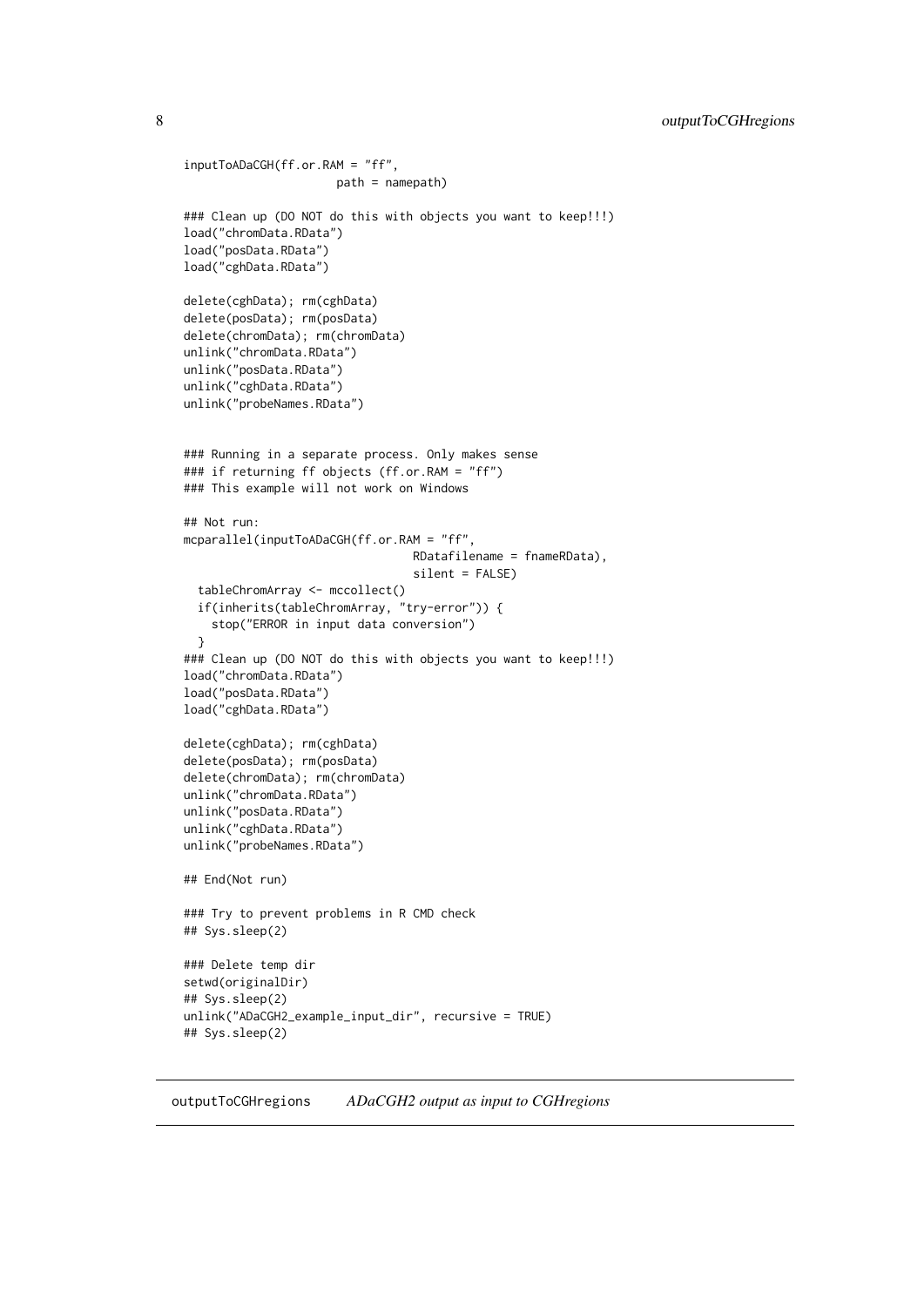#### <span id="page-8-0"></span>Description

Convert ADaCGH2 output to a data frame that can be used as input for [CGHregions](#page-0-0). This function takes as input the two possible types of input produced by the [pSegment](#page-15-1) functions: either an ff object (and its associated directory) or the names of the RAM objects (the usual, in memory R objects) with the output, and chromosome, position, and probe name information.

#### Usage

```
outputToCGHregions(ffoutput = NULL, directory = getwd(),
                               output.dat = NULL,
                               chrom.dat = NULL,
                               pos.dat = NULL,probenames.dat = NULL)
```
#### Arguments

| ffoutput   | The name of the ff object with the output from a call to a pSegment func-<br>tion. You must provide either this argument or all of the arguments output.dat,<br>chrom.dat, pos.dat and probenames.dat.                                                                             |
|------------|------------------------------------------------------------------------------------------------------------------------------------------------------------------------------------------------------------------------------------------------------------------------------------|
| directory  | The directory where the initial data transformation and the analysis have been<br>carried out. It is a lot better if you just work on a single directory for a set of<br>files. Otherwise, unless you keep very carefull track of where you do what, you<br>will run into trouble. |
|            | This is only relevant if you use an ff object (i.e., if ffoutput is not NULL.)                                                                                                                                                                                                     |
| output.dat | The name of the RAM object with the output from a call to a pSegment func-<br>tion. You must provide this argument (as well as chrom.dat, pos.dat and probe-<br>names.dat) OR the name of an ffobject to argument ffoutput.                                                        |
| chrom.dat  | The name of the RAM object with the chromosome data information. See the<br>help for inputToADaCGH.                                                                                                                                                                                |
| pos.dat    | The name of the RAM object with the position data information. See the help<br>for inputToADaCGH.                                                                                                                                                                                  |
|            | probenames.dat The name of the RAM object with the probe names. See the help for inputToADaCGH.                                                                                                                                                                                    |

#### Value

A data frame of 4 + k columns that can be used as input to the [CGHregions](#page-0-0) function. The first four columns are the probe name, the chromosome, the position and the position. The last k columns are the calls for the k samples.

#### Note

This function does NOT check if the calls are meaningfull. In particular, you probably do NOT want to use this function when [pSegment](#page-15-1) has been called using 'merging = "none"'.

Moreover, we do not check if there are missing values, and CGHregions is likely to fail when there are NAs. Finally, we do not try to use ff objects, so using this function with very large objects will probably fail.

#### Author(s)

Ramon Diaz-Uriarte <rdiaz02@gmail.com>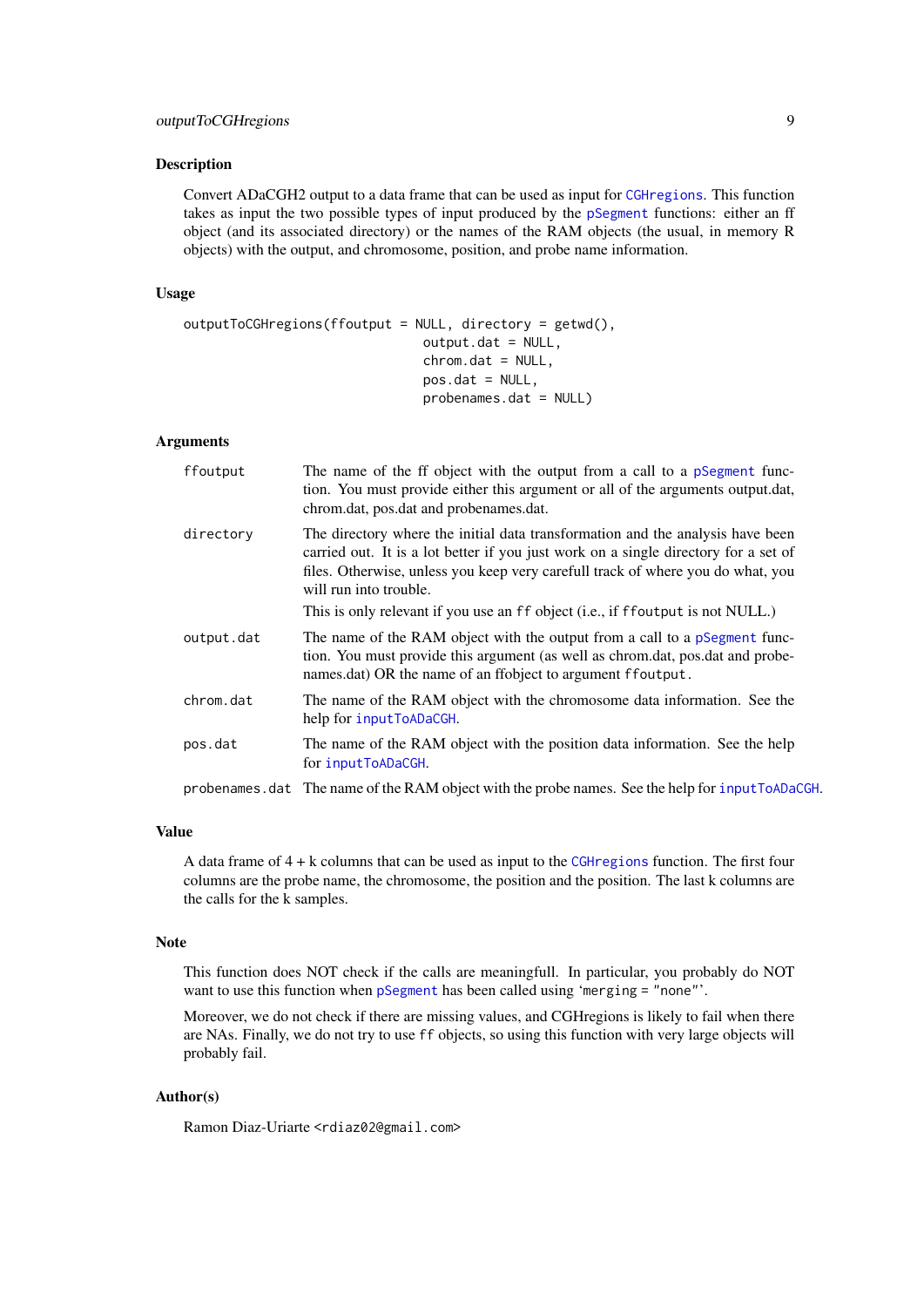#### See Also

[pSegment](#page-15-1)

#### Examples

```
## Get location (and full filename) of example data file
## We will read from a text file
fnametxt <- list.files(path = system.file("data", package = "ADaCGH2"),
                         full.names = TRUE, pattern = "inputEx.txt")
##################################
#####
##### Using RAM objects
#####
##################################
## Read data into RAM objects
inputToADaCGH(ff.or.RAM = "RAM",
                      textfilename = fnametxt)
## Run segmentation (e.g., HaarSeg)
haar.RAM.fork <- pSegmentHaarSeg(cgh.dat, chrom.dat,
                                   merging = "MAD")
forcghr <- outputToCGHregions(output.dat = haar.RAM.fork,
                              chrom.dat = chrom.dat,
                              pos.dat = pos.dat,
                              probenames.dat = probenames.dat)
## Run CGHregions
if(require(CGHregions)) {
 regions1 <- CGHregions(na.omit(forcghr))
  regions1
}
##################################
#####
##### Using ff objects
#####
##################################
if(.Platform$OS.type != "windows") {
## We do not want this to run in Windows the automated tests since
```
## issues with I/O. It should work, though, in interactive usage

<span id="page-9-0"></span>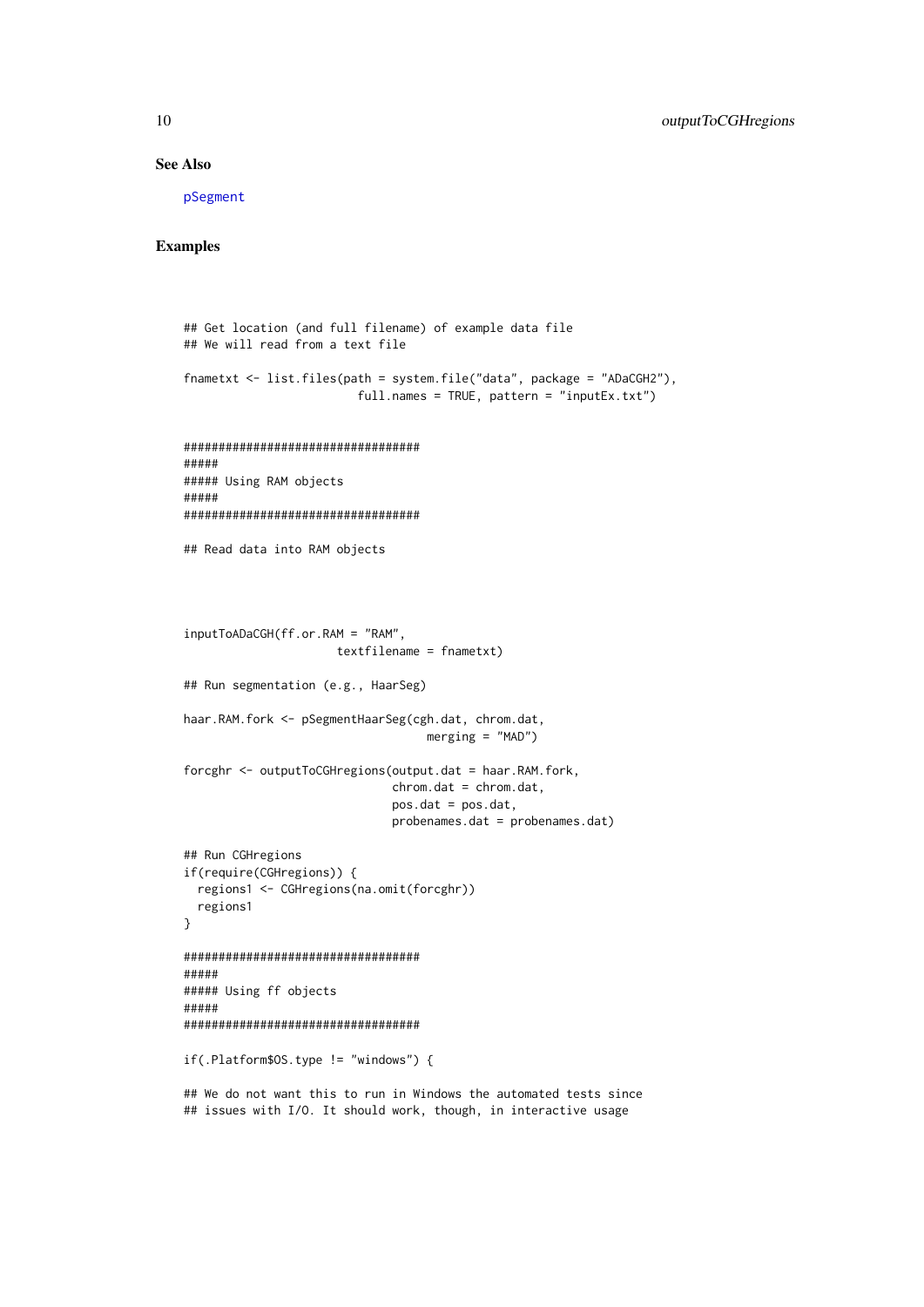#### <span id="page-10-0"></span>pChromPlot 11

```
## Create a temp dir for storing output.
## (Not needed, but cleaner).
dir.create("ADaCGH2_cghreg_example_tmp_dir")
originalDir <- getwd()
setwd("ADaCGH2_cghreg_example_tmp_dir")
## Sys.sleep(1)
inputToADaCGH(ff.or.RAM = "ff",
                      textfilename = fnametxt)
haar.ff.fork <- pSegmentHaarSeg("cghData.RData",
                                "chromData.RData",
                                merging = "MAD")
forcghr.ff <- outputToCGHregions(ffoutput = haar.ff.fork)
if(require(CGHregions)) {
  regions1 <- CGHregions(na.omit(forcghr.ff))
  regions1
}
### Clean up (DO NOT do this with objects you want to keep!!!)
load("chromData.RData")
load("posData.RData")
load("cghData.RData")
delete(cghData); rm(cghData)
delete(posData); rm(posData)
delete(chromData); rm(chromData)
unlink("chromData.RData")
unlink("posData.RData")
unlink("cghData.RData")
unlink("probeNames.RData")
lapply(haar.ff.fork, delete)
rm(haar.ff.fork)
### Delete all files and temp dir
setwd(originalDir)
## Sys.sleep(2)
unlink("ADaCGH2_cghreg_example_tmp_dir", recursive = TRUE)
## Sys.sleep(2)
}
```
<span id="page-10-1"></span>pChromPlot *Segment plots for aCGH as PNG*

#### Description

Produce PNG figures of segment plots (by chromosome) for aCGH segmentation results. Internal calls are parallelized for increased speed and we use ff objets to allow the handling of very large objects. The output can include files for creating HTML with imagemaps.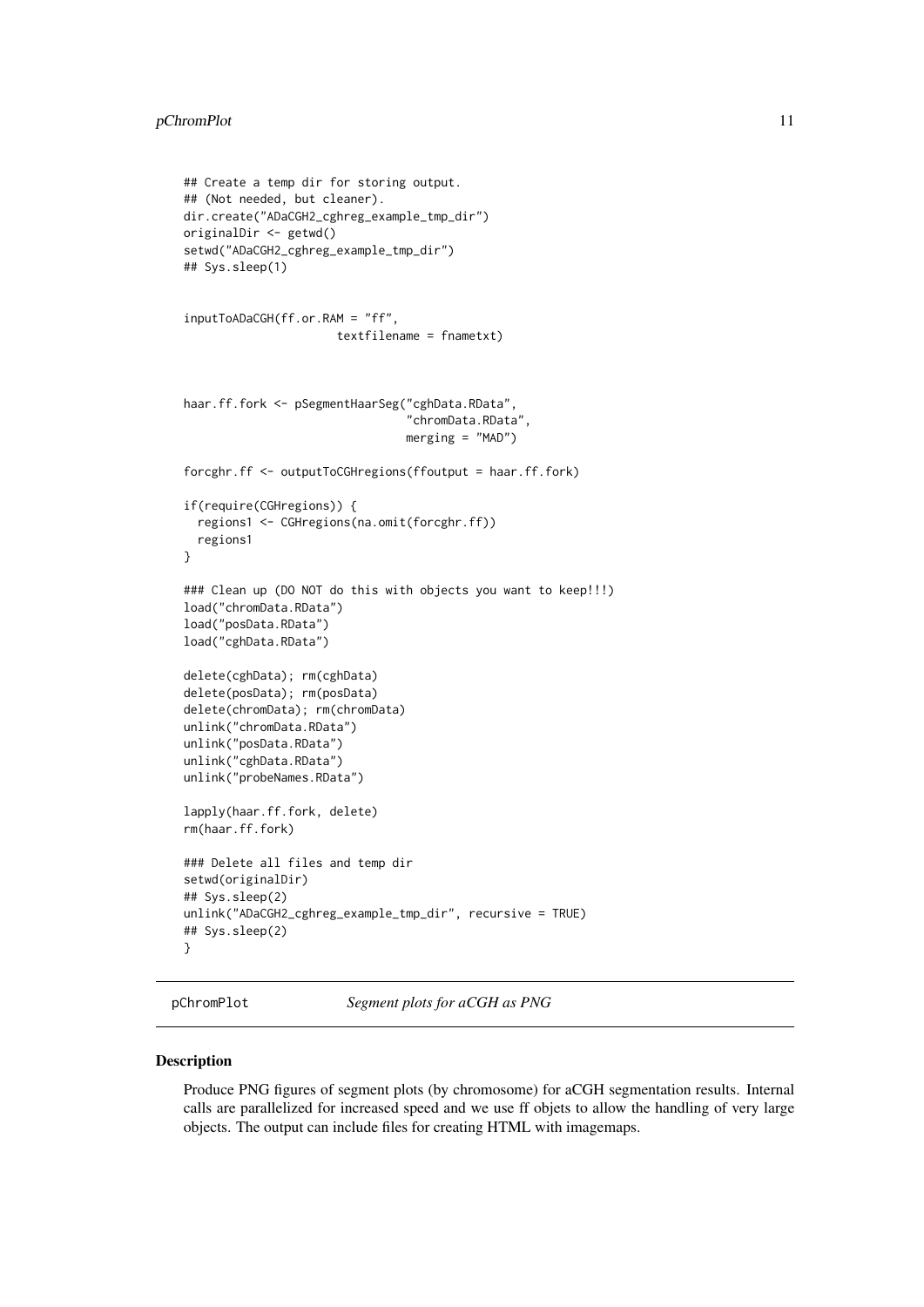# <span id="page-11-0"></span>Usage

```
pChromPlot(outRDataName, cghRDataName, chromRDataName,
           probenamesRDataName = NULL,
           posRDataName = NULL,
           imgheight = 500,pixels.point = 3,
           pch = 20,
           colors = c("orange", "red", "green", "blue", "black"),
           imagemap = FALSE,
           typeParall = "fork",
           mc.cores = detectCores(),
           typedev = "default",
           certain_noNA = FALSE,
           loadBalance = TRUE,
           ...)
```
## Arguments

| outRDataName        | The RAM object or the RData file name that contains the results from the seg-<br>mentation (as an ffdf object), as carried out by any of the pSegment functions.                                                                                                               |
|---------------------|--------------------------------------------------------------------------------------------------------------------------------------------------------------------------------------------------------------------------------------------------------------------------------|
|                     | Note that the type of object in outRDataName, cghRDataName, chromRDataName,<br>posRDataName, should all be of the same type: all ff objects, or all RAM ob-<br>jects.                                                                                                          |
|                     | As well, note that if you use RAM objects, you must use typeParall = "fork";<br>with ff objects you can use both typeParall = "cluster" and typeParall =<br>"fork". Further details are provided in the vignette.                                                              |
| cghRDataName        | The Rdata file name that contains the ffdf with the aCGH data or the name of<br>the RAM object with the data.                                                                                                                                                                  |
|                     | If this is an ffdf object, it can be created using as . ffdf with a data frame with<br>genes (probes) in rows and subjects or arrays in columns. You can also use<br>inputToADaCGH to produce these type of files.                                                             |
| chromRDataName      | The RData file name with the ff (short integer) vector with the chromosome in-<br>dicator, or the name of the RAM object with the data. Function inputToADaCGH<br>produces these type of files.                                                                                |
| posRDataName        | The RData file name with the ff double vector with the location (e.g., position in<br>kbases) of each probe in the chromosome, or the name of the RAM object with<br>the data. Function inputToADaCGH produces these type of files.                                            |
|                     | This argument is used for the spacing in the plots. If NULL, the x-axis goes<br>from 1:number of probes in that chromosome.                                                                                                                                                    |
| probenamesRDataName |                                                                                                                                                                                                                                                                                |
|                     | The RData file name with the vector with the probe names or the RAM object.<br>Function inputToADaCGH produces these type of files. (Note even if this is an<br>RData file stored on disk, this is not an ff file.) This won't be needed unless you<br>set $imagemap = TRUE$ . |
| imgheight           | Height of png image. See png.                                                                                                                                                                                                                                                  |
| pixels.point        | Approximate number of pixels that each point takes; this determines also final<br>figure size. With many probes per chromosome, you will want to make this a<br>small value.                                                                                                   |
| pch                 | The type of plotting symbol. See par.                                                                                                                                                                                                                                          |
|                     |                                                                                                                                                                                                                                                                                |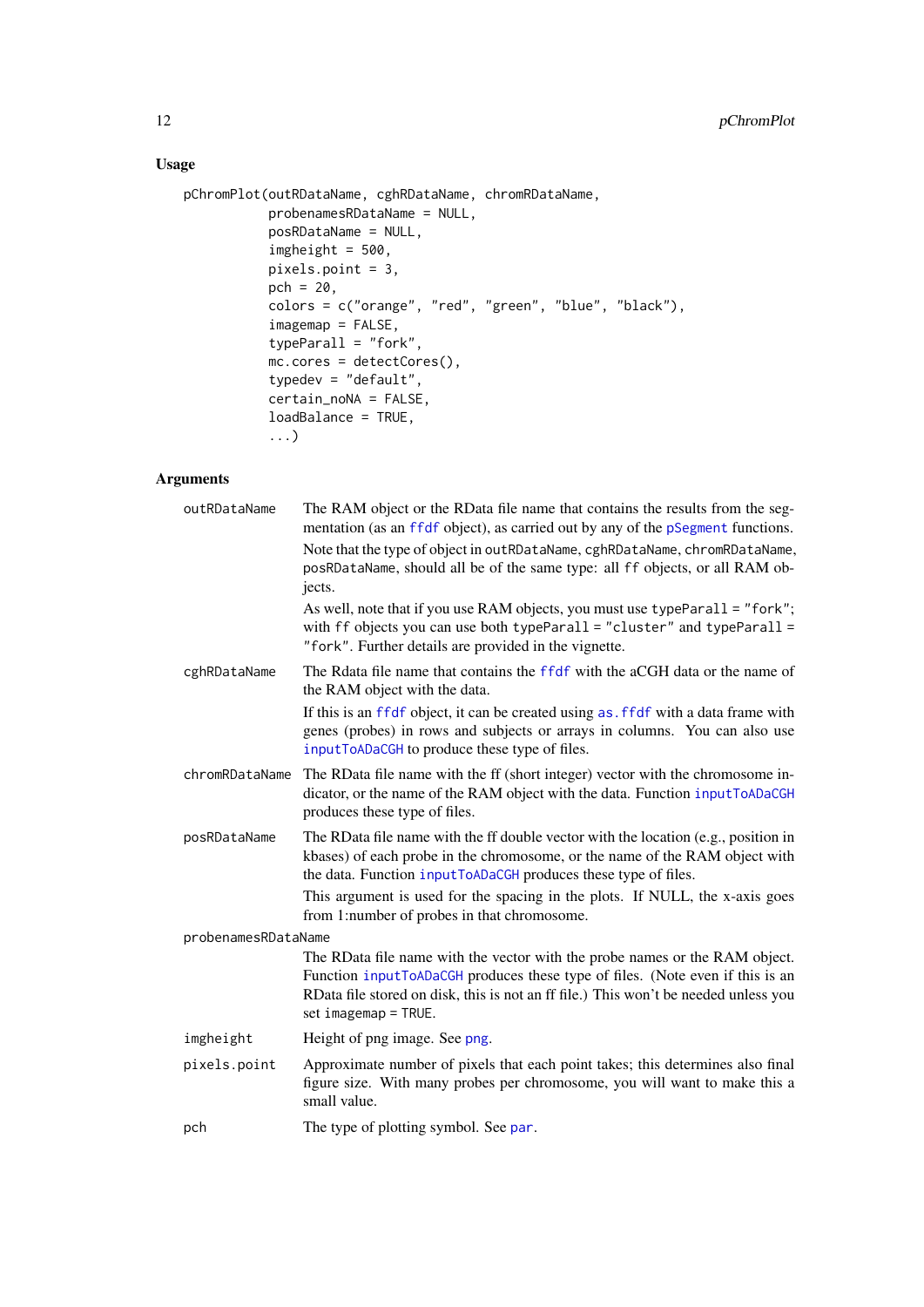<span id="page-12-0"></span>

| colors       | A five-element character vector with the colors for: probes without change,<br>probes that have a "gained" status, probes that have a "lost" status, the line that<br>connects (smoothed values of) probes, the horizontal line at the 0 level.                                                                                                                                                                                                                                                                                                     |
|--------------|-----------------------------------------------------------------------------------------------------------------------------------------------------------------------------------------------------------------------------------------------------------------------------------------------------------------------------------------------------------------------------------------------------------------------------------------------------------------------------------------------------------------------------------------------------|
| imagemap     | If FALSE only the png figure is produced. If TRUE, for each array * chromo-<br>some, two additional files are produced: "pngCoord_ChrNN@MM" and "gene-<br>Names_ChrNN@MM", where "NN" is the chromosome number and "MM" is<br>the array name. The first file contains the coordinates of the png and radius and<br>the second the gene or probe names, so that you can easily produce an HTML<br>imagemap. (Former versions of ADaCGH did this automatically with Python.<br>In this version we include the Python files under "imagemap-example".) |
| typeParall   | One of "fork" or "cluster". "fork" is unavailable in Windows, and will lead<br>to sequential execution. "cluster" requires having set up a cluster before, with<br>appropriate calls to makeCluster, in which case the cluster can be one of the<br>available types (e.g., sockets, MPI, etc).<br>Using "fork" and "cluster" will lead to different schemes for parallelization. See<br>the vignette.<br>If you use ff objects, you can use different options for typeParall for segmen-<br>tation and plotting.                                    |
| mc.cores     | The number of cores used if typeParall = "fork". See details in mclapply.                                                                                                                                                                                                                                                                                                                                                                                                                                                                           |
| typedev      | The device type. One of "cairo", "cairo-png", "Cairo", or "default". "Cairo"<br>requires the Cairo package to be available, but might work with headless Linux<br>server without png support, and might be a better choice with Mac OS. "default"<br>chooses "Cairo" for Mac, and "cairo" otherwise.                                                                                                                                                                                                                                                |
| certain_noNA | Are you certain, absolutely sure, your data contain no missing values? (Default<br>is FALSE). If you are, you can achieve considerable speed ups by setting it to<br>TRUE. See the help for this option in pSegment. Of course, if you are setting<br>it to true, the object you pass with the output, outRDataName, must have been<br>generated using certain_noNA.                                                                                                                                                                                |
| loadBalance  | If TRUE (the default) use load balancing with MPI (use cluster ApplyLB in-<br>stead of clusterApply) and a similar approach for forking (set mc. preschedule<br>$=$ FALSE in the call to $melapply$ ).                                                                                                                                                                                                                                                                                                                                              |
| $\cdots$     | Additional arguments; not used.                                                                                                                                                                                                                                                                                                                                                                                                                                                                                                                     |

# Value

Used only for its side effects of producing PNG plots, stored in the current working directory (getwd().)

# Author(s)

Ramon Diaz-Uriarte <rdiaz02@gmail.com>

# See Also

[pSegment](#page-15-1)

# Examples

```
#####################################################
###
```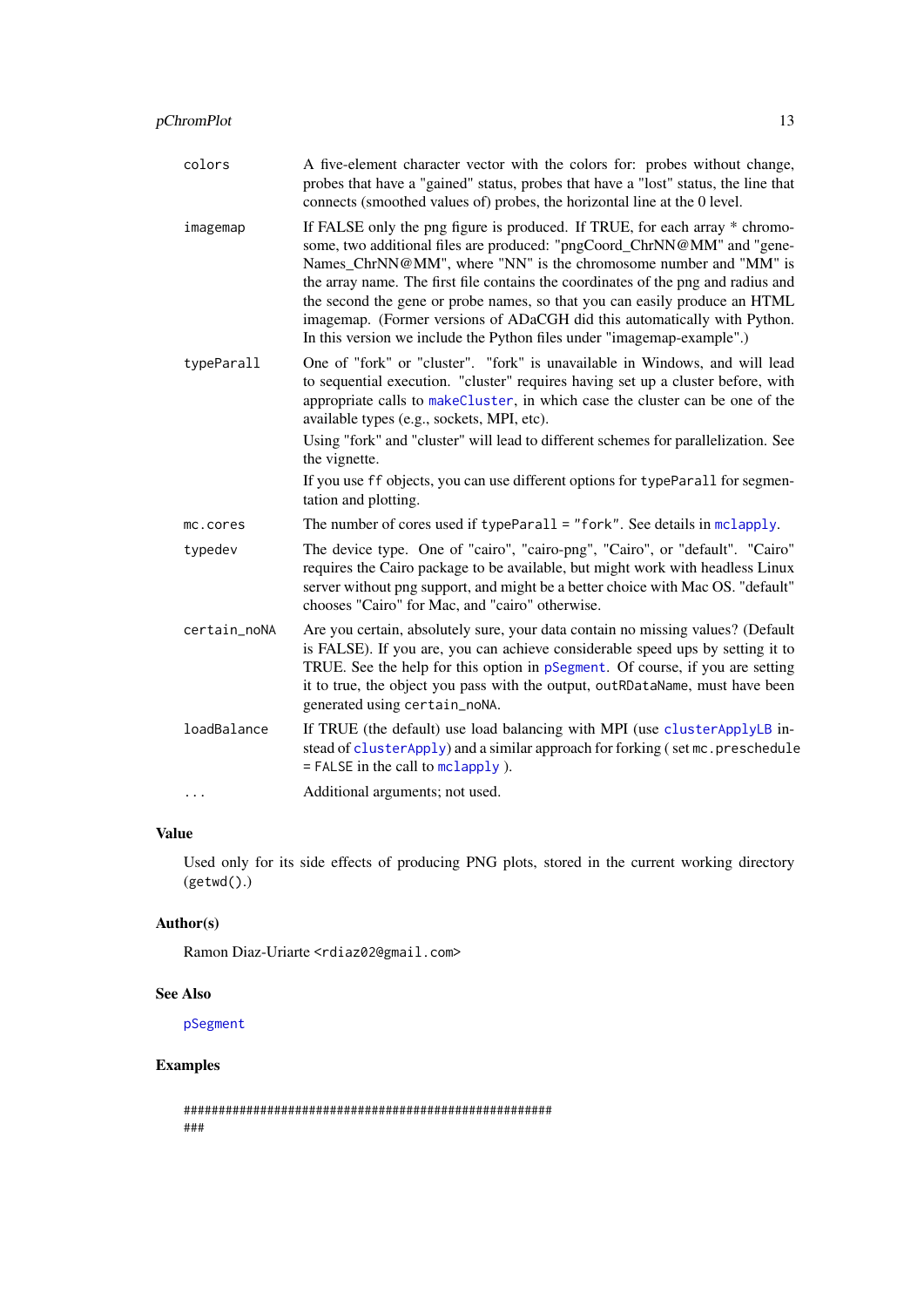```
### Using forking with RAM objects
###
#####################################################
### Note to windows users: under Windows, this will
### result in sequential execution, as forking is not
### available.
## Get example input data and create data objects
data(inputEx)
## (this is not necessary, but is convenient;
## you could do the subsetting in the call themselves)
cgh.data \leftarrow inputEx[, -c(1, 2, 3)]chrom.dat <- as.integer(inputEx[, 2])
pos.dat <- inputEx[, 3]
## Segment with HaarSeg
haar.RAM.fork <- pSegmentHaarSeg(cgh.dat, chrom.dat,
                                   merging = "MAD")
pChromPlot(haar.RAM.fork,
           cghRDataName = cgh.dat,
           chromRDataName = chrom.dat,
           posRDataName = pos.dat,
           imcheight = 350## Not run:
#####################################################
###
### Using a cluster with ff objects and create imagemaps
###
#####################################################
## Create a temp dir for storing output
dir.create("ADaCGH2_plot_tmp_dir")
originalDir <- getwd()
setwd("ADaCGH2_plot_tmp_dir")
## Start a socket cluster. Change the appropriate number of CPUs
## for your hardware and use other types of clusters (e.g., MPI)
## if you want.
cl2 <- makeCluster(4,"PSOCK")
clusterSetRNGStream(cl2)
setDefaultCluster(cl2)
clusterEvalQ(NULL, library("ADaCGH2"))
```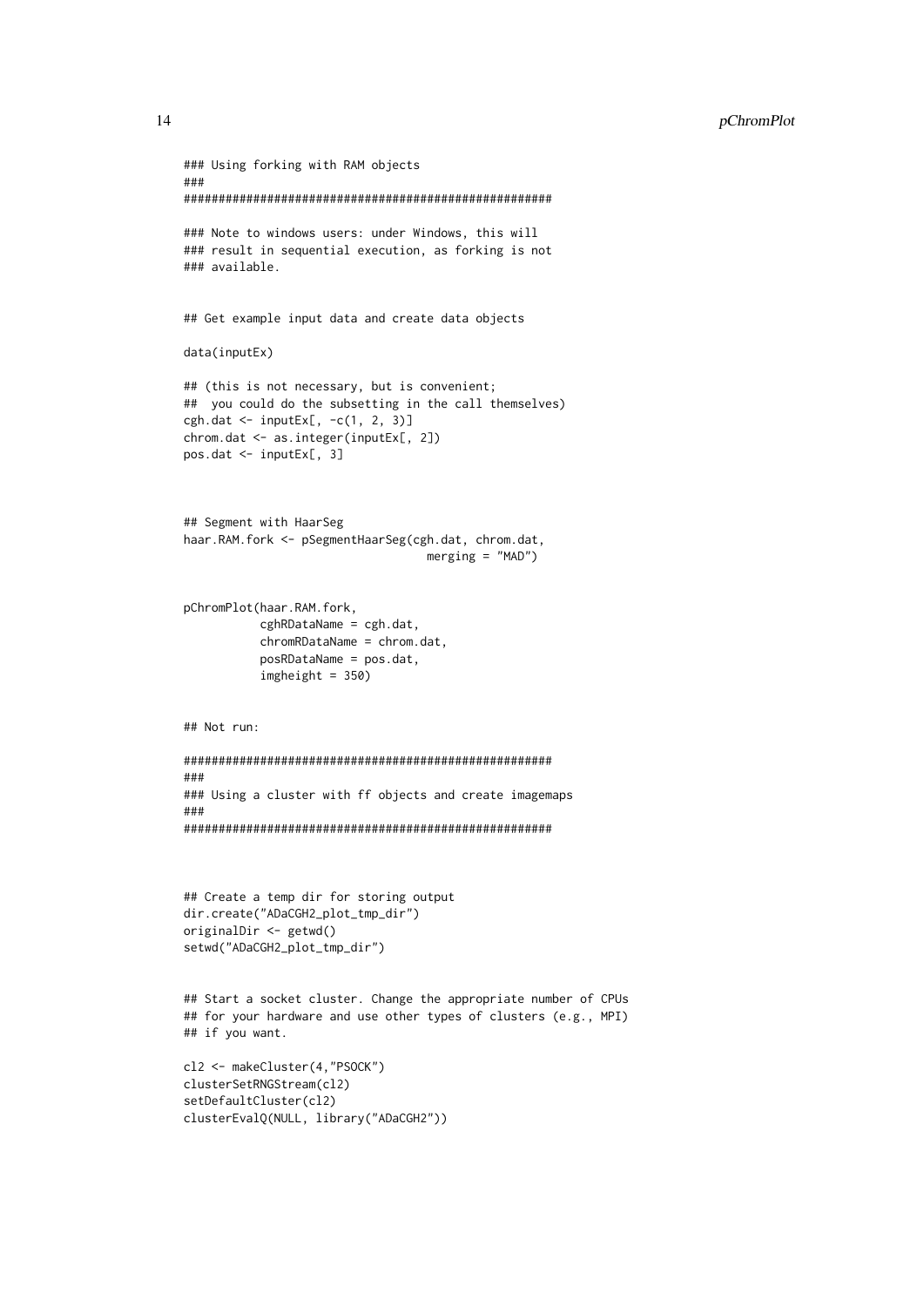#### pChromPlot 15

```
## The following is not really needed if you create the cluster AFTER
## changing directories. But better to be explicit.
wdir <- getwd()
clusterExport(NULL, "wdir")
clusterEvalQ(NULL, setwd(wdir))
## Get input data in ff format
## (we loaded the RData above, but we need to find the full path
## to use it in the call to inputToADaCGH)
fname <- list.files(path = system.file("data", package = "ADaCGH2"),
                     full.names = TRUE, pattern = "inputEx.RData")
inputToADaCGH(ff.or.RAM = "ff",
              RDatafilename = fname)
## Segment with HaarSeg
haar.ff.cluster <- pSegmentHaarSeg("cghData.RData",
                                   "chromData.RData",
                                   merging = "MAD".typeParall= "cluster")
## Save the output (an ff object) and plot
save(haar.ff.cluster, file = "haar.ff.cluster.out.RData",
     compress = FALSE)
pChromPlot(outRDataName = "haar.ff.cluster.out.RData",
           cghRDataName = "cghData.RData",
           chromRDataName = "chromData.RData",
           posRDataName = "posData.RData",
           probenamesRDataName = "probeNames.RData",
           imgheight = 350,imagemap = TRUE,
           typeParall= "cluster")
### Explicitly stop cluster
stopCluster(NULL)
### Clean up (DO NOT do this with objects you want to keep!!!)
load("chromData.RData")
load("posData.RData")
load("cghData.RData")
delete(cghData); rm(cghData)
delete(posData); rm(posData)
delete(chromData); rm(chromData)
unlink("chromData.RData")
unlink("posData.RData")
unlink("cghData.RData")
unlink("probeNames.RData")
```

```
lapply(haar.ff.cluster, delete)
```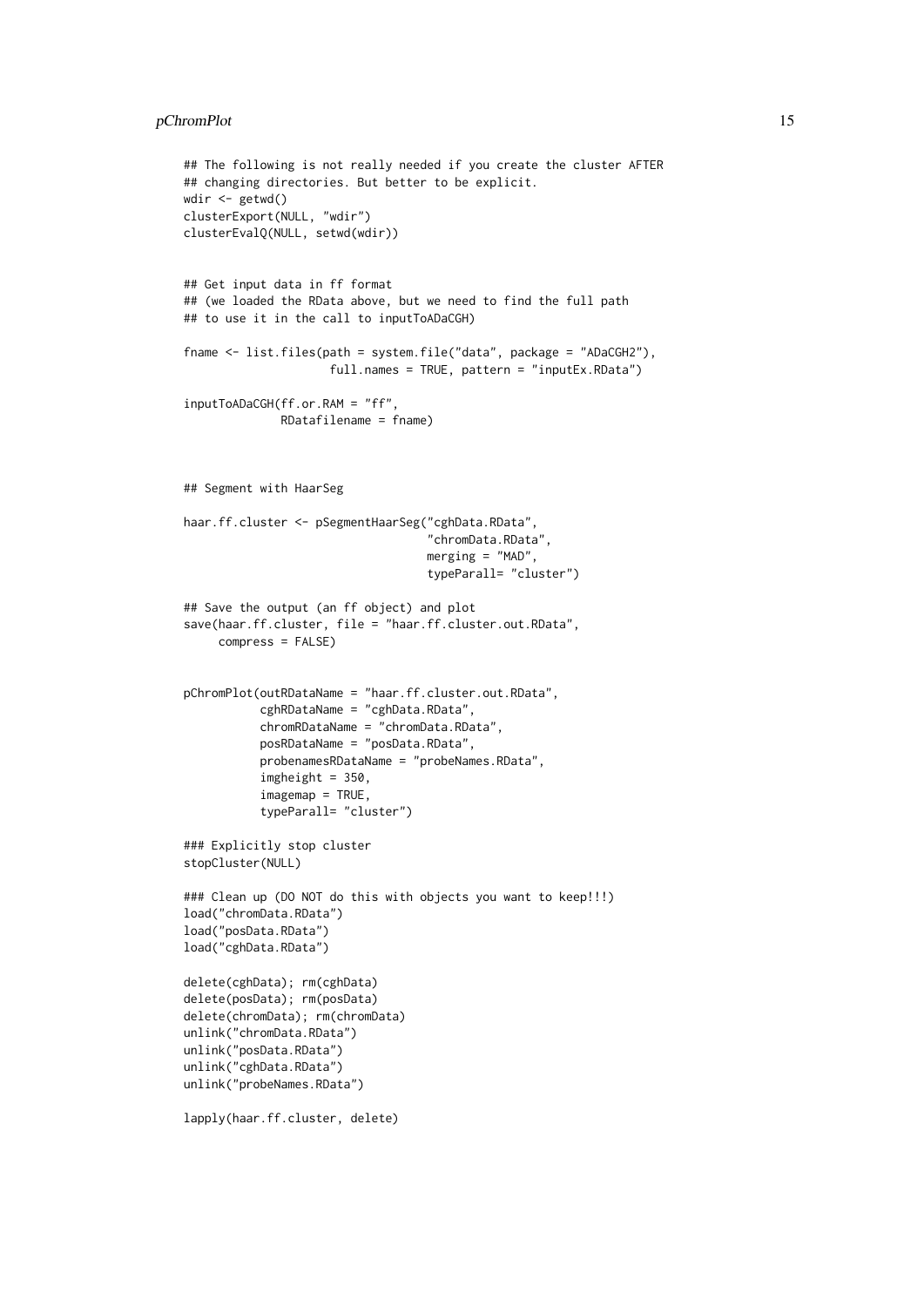```
rm(haar.ff.cluster)
unlink("haar.ff.cluster.out.RData")
### Try to prevent problems in R CMD check
## Sys.sleep(2)
### Delete all png files and temp dir
setwd(originalDir)
## Sys.sleep(2)
unlink("ADaCGH2_plot_tmp_dir", recursive = TRUE)
## Sys.sleep(2)
## End(Not run)
### PNGs are in this directory
getwd()
```
<span id="page-15-1"></span>pSegment *Parallelized/"unified" versions of several aCGH segementation algorithms/methods*

#### Description

These functions parallelize several segmentation algorithms and make their calling use the same conventions as for other methods.

#### Usage

```
pSegmentDNAcopy(cghRDataName, chromRDataName, merging = "MAD",
                mad. threshold = 3, smooth = TRUE,
                alpha=0.01, nperm=10000,
                p.method = "hybrid",
                min.width = 2,kmax=25, nmin=200,
                eta = 0.05, trim = 0.025,
                undo.splits = "none",
                undo.prune=0.05, undo.SD=3,
                typeParall = "fork",
                mc.cores = detectCores(),
                certain_noNA = FALSE,
                loadBalance = TRUE,
                ...)
pSegmentHaarSeg(cghRDataName, chromRDataName,
                merging = "MAD", mad.threshold = 3,
                W = vector(),
                rawI = vector(),
                breaksFdrQ = 0.001,
                haarStartLevel = 1,
```
<span id="page-15-0"></span>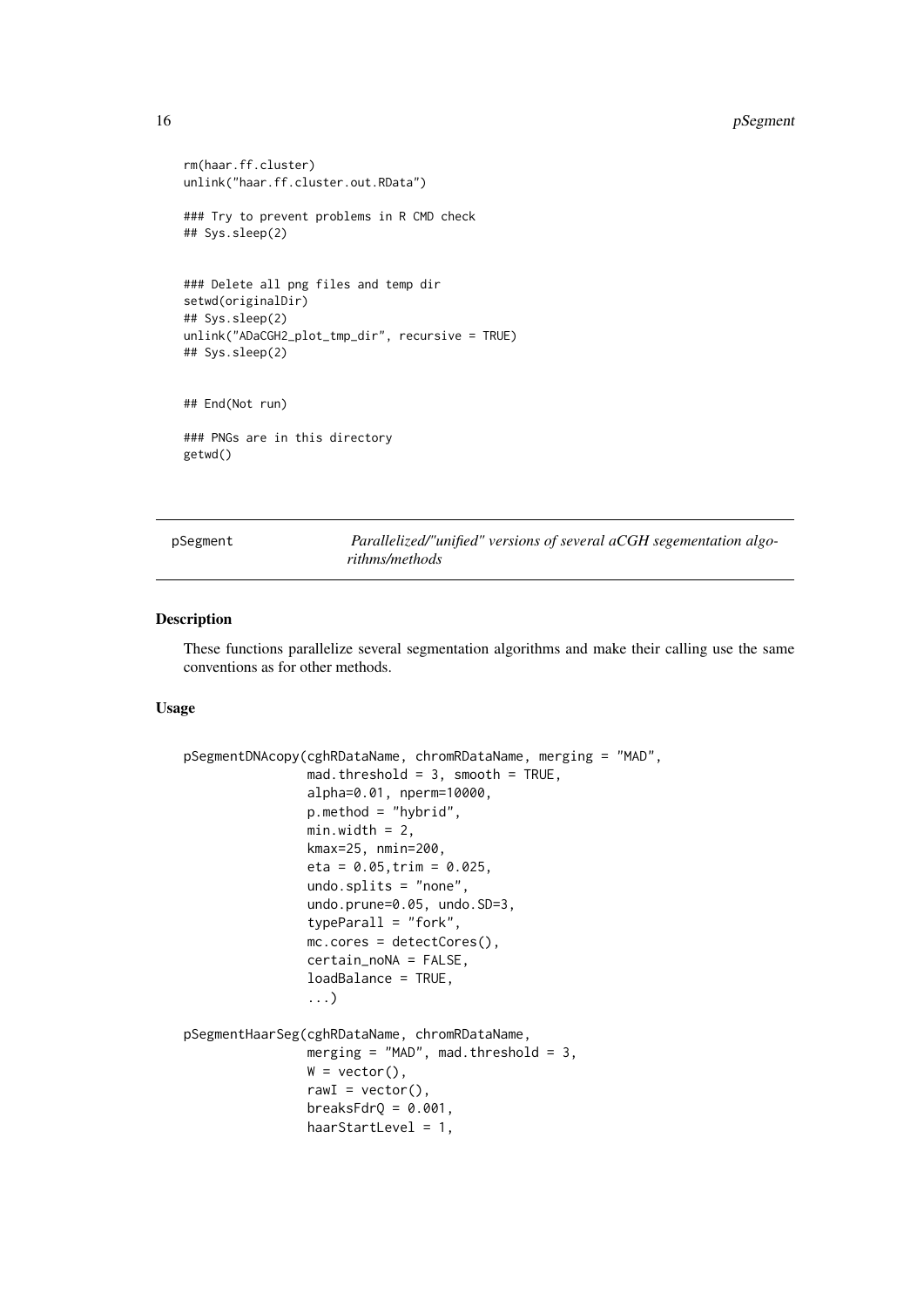```
haarEndLevel = 5,
                typeParall = "fork",
                mc.cores = detectCores(),
                certain_noNA = FALSE,
                loadBalance = FALSE,
                ...)
pSegmentHMM(cghRDataName, chromRDataName,
            merging = "mergeLevels", mad.threshold = 3,
            aic.or.bic = "AIC",
            typeParall = "fork",
            mc.cores = detectCores(),
            certain_noNA = FALSE,
            loadBalance = TRUE,
            ...)
pSegmentBioHMM(cghRDataName, chromRDataName, posRDataName,
               merging = "mergeLevels", mad.threshold = 3,
               \text{aic.or.bic} = "AIC",typeParall = "fork",
               mc.cores = detectCores(),
               certain_noNA = FALSE,
               loadBalance = TRUE,
               ...)
pSegmentCGHseg(cghRDataName, chromRDataName, CGHseg.thres = -0.05,
               merging = MAD'', mad.threshold = 3,
               typeParall = "fork",
               mc.cores = detectCores(),
               certain_noNA = FALSE,
               loadBalance = TRUE,
               ...)
pSegmentGLAD(cghRDataName, chromRDataName,
             deltaN = 0.10,
             forceGL = c(-0.15, 0.15),
             deletion = -5.
             amplicon = 1,
             typeParall = "fork",
             mc.cores = detectCores(),
             certain_noNA = FALSE,
             GLADdetails = FALSE,
             loadBalance = TRUE,
             ...)
pSegmentWavelets(cghRDataName, chromRDataName, merging = "MAD",
                 mad.threshold = 3,
                 minDiff = 0.25,
```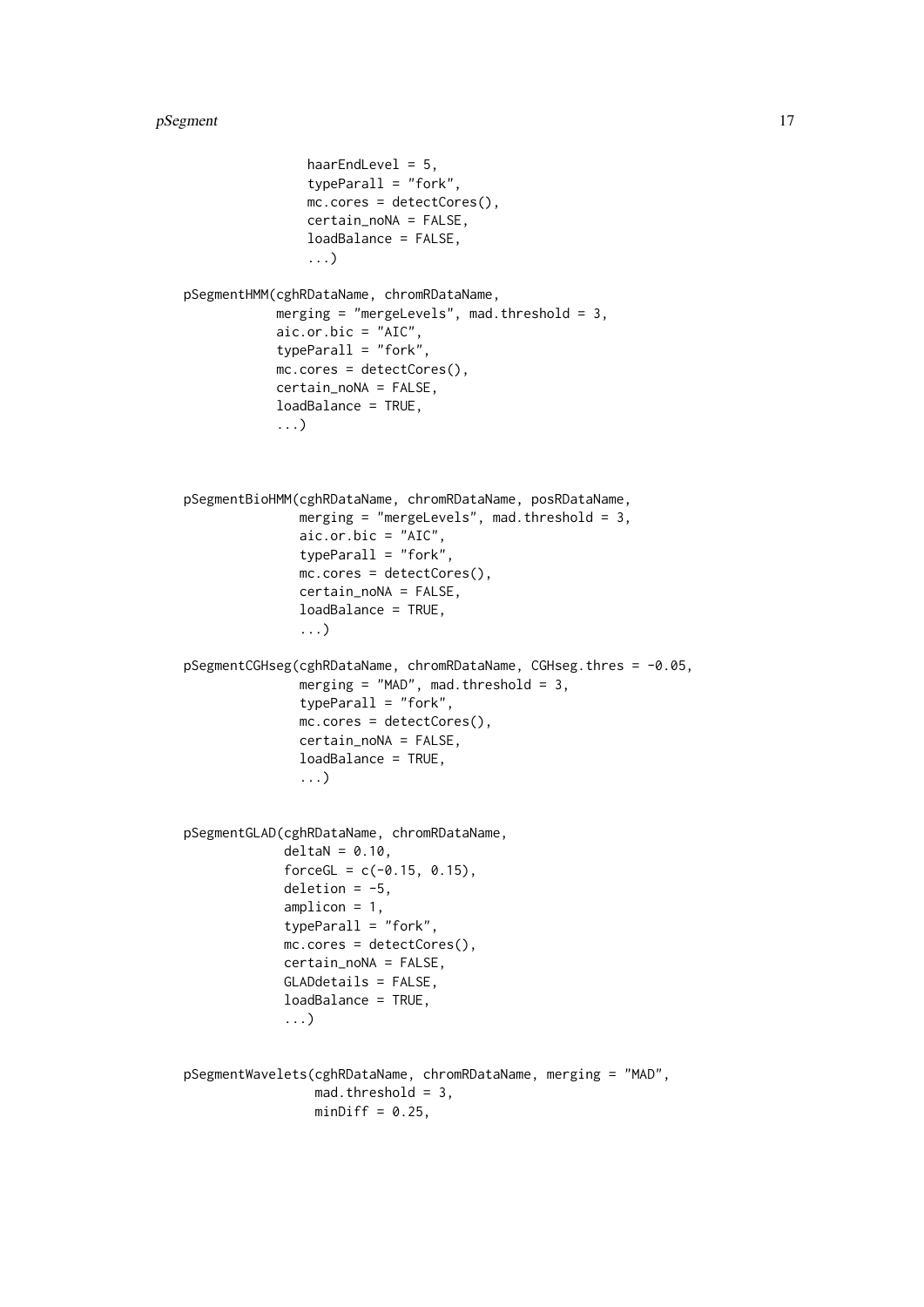```
minMergeDiff = 0.05,
thrLvl = 3, initClusterLevels = 10,
typeParall = "fork",
mc.cores = detectCores(),
certain_noNA = FALSE,
loadBalance = TRUE,
...)
```
# Arguments

| cghRDataName   | The Rdata file name that contains the ffdf with the aCGH data or the name of<br>the in-memory, RAM, R object with the data (a data frame).                                                                                                                                                                                                                                                                 |
|----------------|------------------------------------------------------------------------------------------------------------------------------------------------------------------------------------------------------------------------------------------------------------------------------------------------------------------------------------------------------------------------------------------------------------|
|                | If this is an ffdf object, it can be created using as, ffdf with a data frame with<br>genes (probes) in rows and subjects or arrays in columns. You can also use<br>inputToADaCGH to produce these type of files.                                                                                                                                                                                          |
|                | Note that the type of object in cghRDataName, chromRDataName, posRDataName,<br>should all be of the same type: all ff objects, or all RAM objects, the usual R<br>objects. Moreover, the type of input determines the type of output: if you use<br>ff objects as input, you will get the output as an ff object.                                                                                          |
| chromRDataName | The RData file name with the ff (short integer) vector with the chromosome<br>indicator, or the name of the in-memory RAM R object with the data. Function<br>inputToADaCGH produces these type of files.                                                                                                                                                                                                  |
| posRDataName   | The RData file name with the ff double vector with the location (e.g., position in<br>kbases) of each probe in the chromosome, or the name of the in-memory RAM<br>R object with the data. Function inputToADaCGH produces these type of files.                                                                                                                                                            |
| merging        | Merging method; for most methods one of "MAD" or "mergeLevels". For<br>CBS (pSegmentDNAcopy), GGHseg (pSegmentCGHseg), HaarSeg (pSegmen-<br>tHaarSeg), and Wavelets (as in Hsu et al. - pSegmentWavelets) also "none".<br>This option does not apply to GLAD (which has its own merging-like approach).<br>See details.                                                                                    |
| mad.threshold  | If using merging = "MAD" the value such that all segments where abs(smoothed<br>value) > m*MAD will be declared aberrant —see p. i141 of Ben-Yaacov and<br>Eldar. No effect if merging = "mergeLevels" (or "none").                                                                                                                                                                                        |
| typeParall     | One of "fork" or "cluster". "fork" is unavailable in Windows, and will lead<br>to sequential execution. "cluster" requires having set up a cluster before, with<br>appropriate calls to makeCluster, in which case the cluster can be one of the<br>available types (e.g., sockets, MPI, etc).                                                                                                             |
|                | Using "fork" and "cluster" will lead to different schemes for parallelization. See<br>details and the vignette.                                                                                                                                                                                                                                                                                            |
| mc.cores       | The number of cores used if typeParall = "fork". See details in $mclapply$ .                                                                                                                                                                                                                                                                                                                               |
| certain_noNA   | Are you certain, absolutely sure, your data contain no missing values? (Default<br>is FALSE). If you are, you can achieve considerable speed ups by setting it<br>to TRUE. But if you set it to TRUE and you are wrong, some methods will fail<br>(some with harder to understand error messages) and, even worse, other methods<br>might appear to work (but give incorrect results). You've been warned. |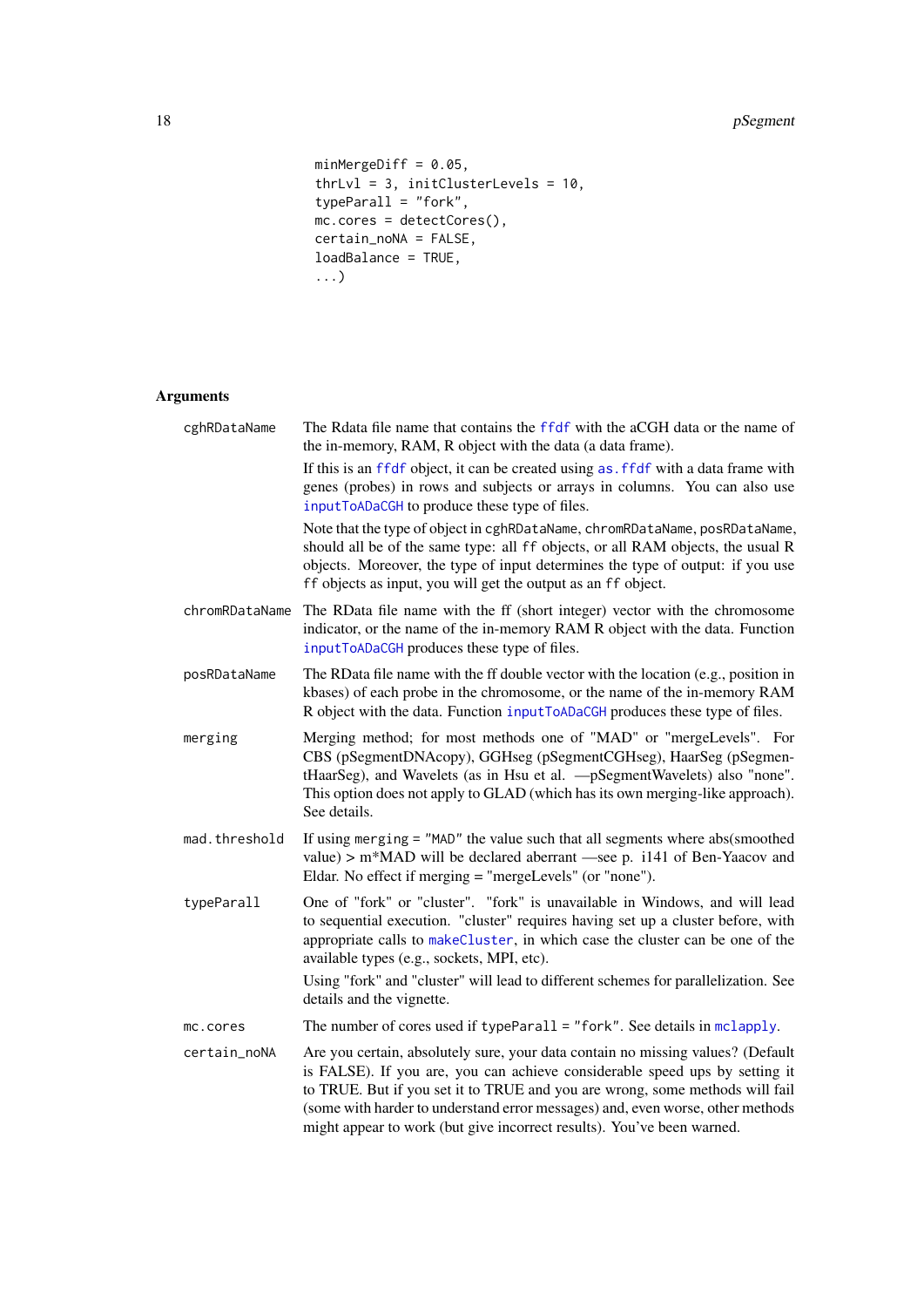<span id="page-18-0"></span>

| pSegment | 1 Q |
|----------|-----|
|          |     |

| loadBalance  | If TRUE (the default for all methods except HaarSeg) use load balancing with<br>MPI (use clusterApplyLB instead of clusterApply) and a similar approach<br>for forking $($ set mc. preschedule = FALSE in the call to mclapply $).$                                                                                                                                                                 |
|--------------|-----------------------------------------------------------------------------------------------------------------------------------------------------------------------------------------------------------------------------------------------------------------------------------------------------------------------------------------------------------------------------------------------------|
| smooth       | For DNAcopy only. If TRUE (default) carry out smoothing as explained in<br>smooth.CNA.                                                                                                                                                                                                                                                                                                              |
| alpha        | For DNAcopy only. See segment.                                                                                                                                                                                                                                                                                                                                                                      |
| nperm        | For DNAcopy only. See segment.                                                                                                                                                                                                                                                                                                                                                                      |
| p.method     | For DNAcopy only. See segment.                                                                                                                                                                                                                                                                                                                                                                      |
| min.width    | For DNAcopy only. See segment.                                                                                                                                                                                                                                                                                                                                                                      |
| kmax         | For DNAcopy only. See segment.                                                                                                                                                                                                                                                                                                                                                                      |
| nmin         | For DNAcopy only. See segment.                                                                                                                                                                                                                                                                                                                                                                      |
| eta          | For DNAcopy only. See segment.                                                                                                                                                                                                                                                                                                                                                                      |
| trim         | For DNAcopy only. See segment.                                                                                                                                                                                                                                                                                                                                                                      |
| undo.splits  | For DNAcopy only. See segment.                                                                                                                                                                                                                                                                                                                                                                      |
| undo.prune   | For DNAcopy only. See segment.                                                                                                                                                                                                                                                                                                                                                                      |
| undo.SD      | For DNAcopy only. See segment.                                                                                                                                                                                                                                                                                                                                                                      |
| W            | For HaarSeg: Weight matrix, corresponding to quality of measurment. Insert<br>1/(sigma**2) as weights if your platform output sigma as the quality of measur-<br>ment. W must have the same size as I.                                                                                                                                                                                              |
| rawI         | For HaarSeg. Mininum of the raw red and raw green measurment, before the<br>log. rawI is used for the non-stationary variance compensation. rawI must have<br>the same size as I.                                                                                                                                                                                                                   |
| breaksFdrQ   | For HaarSeg. The FDR q parameter. Common used values are 0.05, 0.01, 0.001.<br>Default value is 0.001.                                                                                                                                                                                                                                                                                              |
|              | haarStartLevel For HaarSeg. The detail subband from which we start to detect peaks. The<br>higher this value is, the less sensitive we are to short segments. The default is<br>value is 1, corresponding to segments of 2 probes.                                                                                                                                                                  |
| haarEndLevel | For HaarSeg. The detail subband until which we use to detect peaks. The higher<br>this value is, the more sensitive we re to large trends in the data. This value<br>DOES NOT indicate the largest possible segment that can be detected. The<br>default is value is 5, corresponding to step of 32 probes in each direction.                                                                       |
| aic.or.bic   | For HMM and BioHMM. One of "AIC" or "BIC". See 'criteria' in runBioHMM.                                                                                                                                                                                                                                                                                                                             |
| CGHseg.thres | The threshold for the adaptive penalization in Picard et al.'s CGHseg. See p.<br>13 of the original paper. Must be a negative number. The default value used in<br>the original reference is -0.5. However, our experience with the simulated data<br>in Willenbrock and Fridlyand (2005) indicates that for those data values around<br>-0.005 are more appropriate. We use here -0.05 as default. |
| deltaN       | Only for GLAD. See 'deltaN' in daglad.                                                                                                                                                                                                                                                                                                                                                              |
| forceGL      | Only for GLAD. See 'forceGL' in daglad.                                                                                                                                                                                                                                                                                                                                                             |
| deletion     | Only for GLAD. See 'deletion' in daglad.                                                                                                                                                                                                                                                                                                                                                            |
| amplicon     | Only for GLAD. See 'amplicon' in daglad.                                                                                                                                                                                                                                                                                                                                                            |
| GLADdetails  | Only for GLAD. If set to TRUE the function returns verbose output about where<br>it is along the execution. This option (setting it to FALSE) is likely to become<br>hard-coded in the future.                                                                                                                                                                                                      |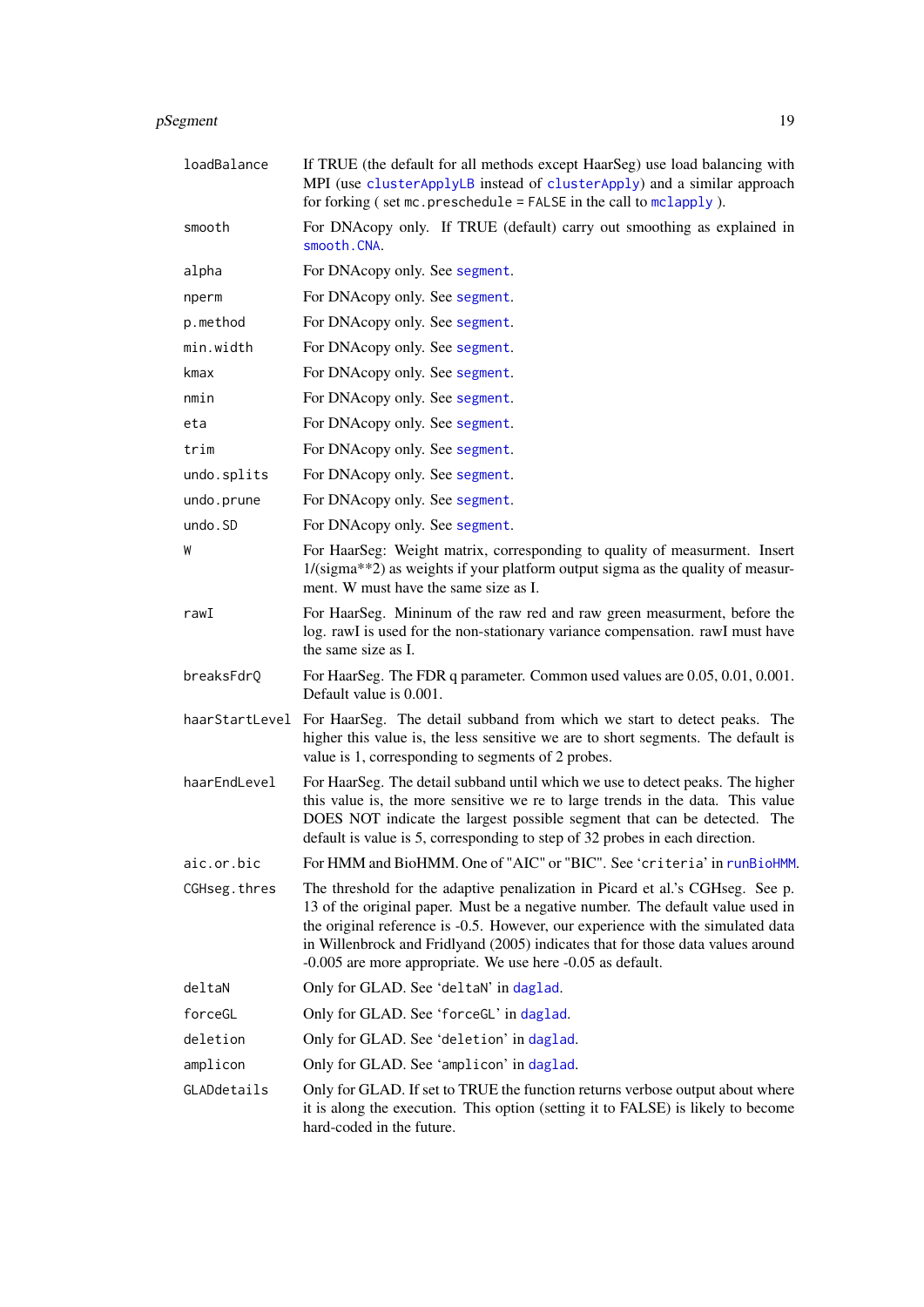<span id="page-19-0"></span>

| minMergeDiff      | Used only when doing merging in the wavelet method of Hsu et al The finall<br>call as to which segments go together is done by a mergeLevels approach, but<br>an initial collapsing of very close values is performed (otherwise, we could end<br>up passing to mergeLevels as many initial levels as there are points). |
|-------------------|--------------------------------------------------------------------------------------------------------------------------------------------------------------------------------------------------------------------------------------------------------------------------------------------------------------------------|
| minDiff           | For Wavelets (Hsu et al.). Minimum (absolute) difference between the medi-<br>ans of two adjacent clusters for them to be considered truly different. Clusters<br>"closer" together than this are collapsed together to form a single cluster.                                                                           |
| thrLvl            | The level used for the wavelet thresholding in Hsu et al.                                                                                                                                                                                                                                                                |
| initClusterLevels |                                                                                                                                                                                                                                                                                                                          |
|                   | For Wavelets (Hsu et al.). The initial number of clusters to form.                                                                                                                                                                                                                                                       |
| $\cdots$          | Additional arguments; not used.                                                                                                                                                                                                                                                                                          |

#### Details

In most cases, these are wrappers to the original code, with modifications for parallelization and for using [ff](#page-0-0) objects, if appropriate.

Using option typeParall = "fork" will, as it says, use the forking mechanism available in package parallel. The objects used can be either ff objects or regular R objects. Using typeParall = "cluster" will use a pre-existing cluster, and the objects used must be ff ones, since we only pass pointers to the objects, not the objects themselves, to try to minimize communication and memory usage. To put it the other way around: if you use RAM objects, you must use typeParall = "fork"; with ff objects you can use both typeParall = "cluster" and typeParall = "fork". Further details are provided in the vignette.

For HMM, BioHMM, CGHseg, and Wavelets, the first part of the analysis is conducted parallelizing over array by chromosome (because the methods are slow and/or very memory consuming). The final step (merging), however, is carried out over array (it is a step that must be carried array-wise). For all other methods, we have parallelized over arrays: the extra communication overheads of the much finer-grained parallelization of array by chromosome are rarely justified with these methods and, in the case of GLAD, would require modifying the original C code.

CGHseg has been implemented here following the original authors description. Note that several publications incorrectly claim that they use the CGHseg approach when, actually, they are only using the "segment" function in the "tilingArray" package, but they are missing the key step of choosing the optimal number of segments (see p. 13 in Picard et al, 2005). We implement the author's method in our (internal, so use "ADaCGH2:::piccardsKO" to see it) function "piccardsKO".

When using GLAD, we use the HaarSeg approach. This is the same as using the daglad function with argument smoothfunc = "haarseg".

For BioHMM and HMM the smoothed results are merged, by default by the mergeLevels algorithm, as recommended in Willenbrock and Fridlyand, 2005. For DNAcopy the default used to be mergeLevels, following the above recommendations, but we are now using MAD by default, as it is much faster and it is unclear that mergeLevels is the right approach with the type of data available today. Your mileage might vary and you probably will want to try both on some test data and check which makes more sense.

Merging is also done in GLAD (with GLAD's own merging algorithm). For HaarSeg, calling/merging is carried out using MAD, following page i141 of Ben-Yaacov and Eldar, section 2.3, "Determining aberrant intervals": a MAD (per their definition) is computed and any segment with absolute value larger than mad.threshold \* MAD is considered aberrant. Merging is also performed for CGHseg (the default, however, is MAD, not mergeLevels). Merging (using either of "mergeLevels" or "MAD") can also be used with the wavelet-based method of Hsu et al.; please note that the later is an experimental feature implemented by us, and there is no study of its performance.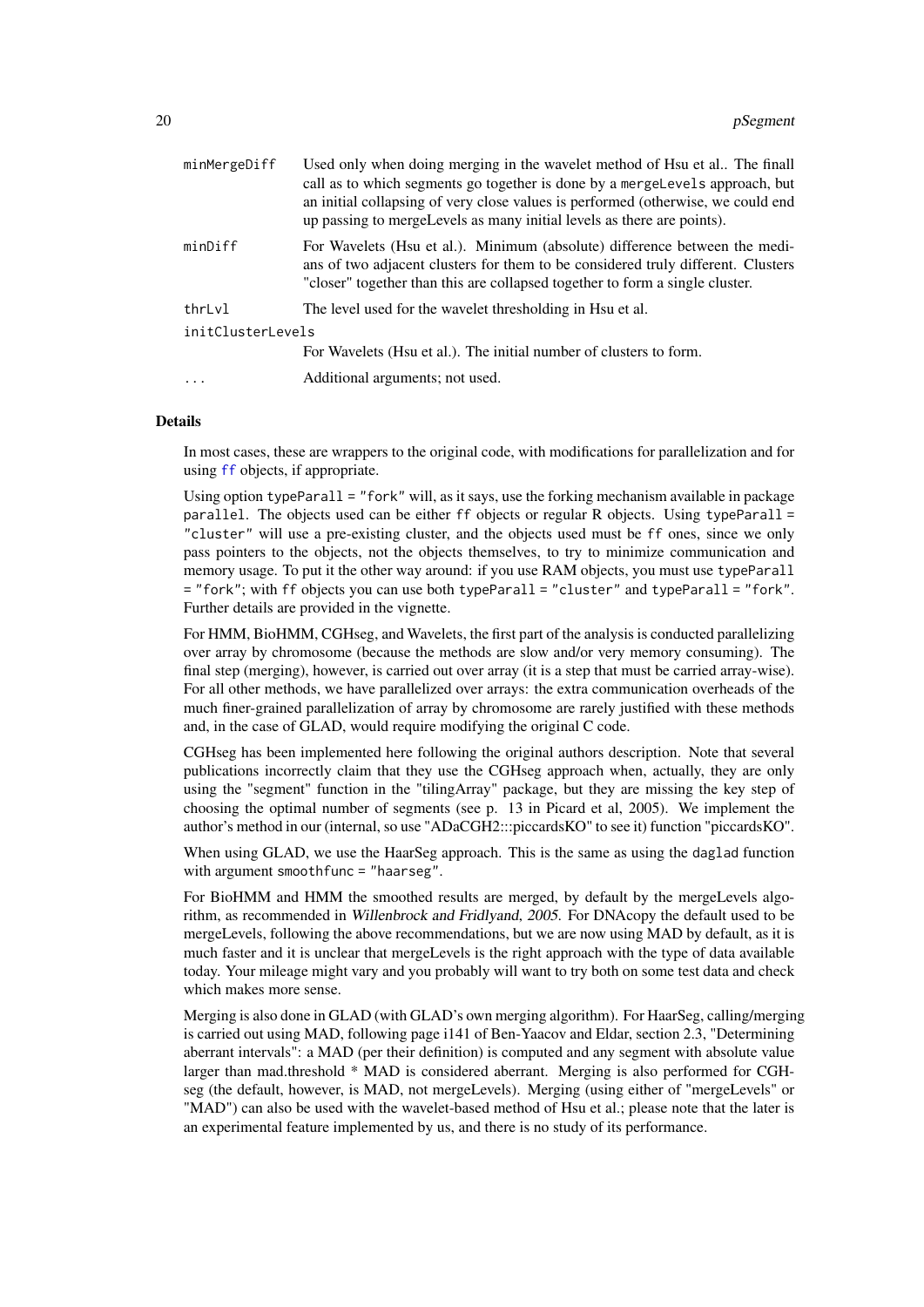#### <span id="page-20-0"></span>pSegment 21

In summary, for all segmentation methods (except GLAD) merging is available as either "mergeLevels" or "MAD". For DNAcopy, CGHseg, HaarSeg, and wavelets as in Hsu et al., you can also choose no merging, though this will rarely be what you want (we offer this option to allow using the original authors' choices in their first descriptions of methods).

When using mergeLevels, we map the results to states of "Alteration", so that we categorize each probe as taking one, and only one, of three possible values, -1 (loss of genomic DNA), 0 (no change in DNA content), +1 (gain of genomic DNA). We have made the assumption, in this mapping, that the "no change" class is the one that has the absolute value closest to zero, and any other classes are either gains or losses. When the data are normalized, the "no change" class should be the most common one. When using MAD this step is implicit in the procedure ( any segment with absolute value larger than mad.threshold \* MAD is considered aberrant).

Note that "mergeLevels", in addition to being used for calling gains and losses, results in a decrease in the number of distinct smoothed values, since it can merge two or more adjacent smoothed levels. "MAD", in contrast, performs no merging as such, but only calling.

#### Value

A list of two components (the components will be either ff or regular, in-memory R objects, depending on the input):

outSmoothed The smoothed values, as either a [ffdf](#page-0-0) object or a data frame object. Each column is an array or sample, and each row a probe. outState The calls for each probe, as either an [ffdf](#page-0-0) object or a data frame object. Each column is an array or sample, and each row a probe. For methods that accept "none" as an argument to 'merging', the states cannot be interpreted directly as gain or loss; they are simply discrete codes for distinct segments.

If the output uses [ffdf](#page-0-0), rows and columns of each element can be accessed in the usual way for [ffdf](#page-0-0) objects, but accept also most of the usual R operations for data frames.

#### Author(s)

The code for DNAcopy, HMM, BioHMM, and GLAD are basically wrappers around the original functions by their corresponding authors, with some modiffications for parallelization and usage of ff objects. The original packages are: DNAcopy, aCGH, snapCGH, cgh, GLAD, respectively. The CGHseg method uses package tilingArray.

HaarSeg has been turned into an R package, available from [https://r-forge.r-project.org/](https://r-forge.r-project.org/projects/haarseg/) [projects/haarseg/](https://r-forge.r-project.org/projects/haarseg/). That package uses, at its core, the same R and C code as we do, from Ben-Yaacov and Eldar. We have not used the available R package for historical reasons (we used Eldar and Ben-Yaacov's C and R code in the former ADaCGH package, before a proper R package was available).

For the wavelet-based method we have only wrapped the code that was kindly provided by L. Hsu and D. Grove, and parallelized a few calls. Their original code is included in the sources of the package.

Parallelization and modifications for using ff and additions are by Ramon Diaz-Uriarte <rdiaz02@gmail.com>

### References

Diaz-Uriarte, R. (2014). ADaCGH2: parallelized analysis of (big) CNA data. *Bioinformatics*, 30: 1759–1761.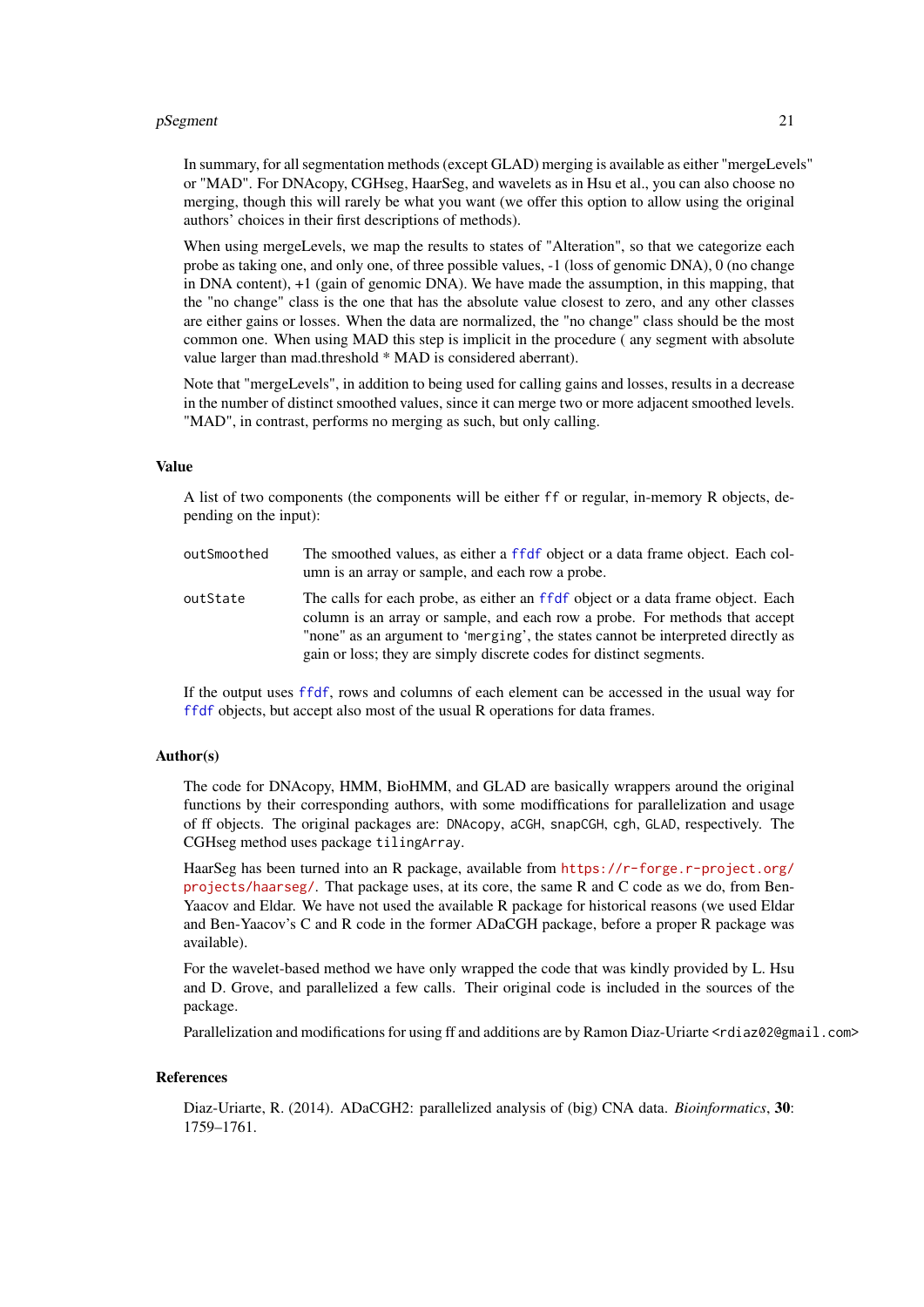Carro A, Rico D, Rueda O M, Diaz-Uriarte R, and Pisano DG. (2010). waviCGH: a web application for the analysis and visualization of genomic copy number alterations. *Nucleic Acids Research*, 38 Suppl:W182–187.

Fridlyand, Jane and Snijders, Antoine M. and Pinkel, Dan and Albertson, Donna G. (2004). Hidden Markov models approach to the analysis of array CGH data. *Journal of Multivariate Analysis*, 90: 132–153.

Hsu L, Self SG, Grove D, Randolph T, Wang K, Delrow JJ, Loo L, Porter P. (2005) Denoising array-based comparative genomic hybridization data using wavelets. *Biostatistics*, 6:211-26.

Hupe, P. and Stransky, N. and Thiery, J. P. and Radvanyi, F. and Barillot, E. (2004). Analysis of array CGH data: from signal ratio to gain and loss of DNA regions. *Bioinformatics*, 20: 3413–3422.

Lingjaerde OC, Baumbusch LO, Liestol K, Glad I, Borresen-Dale AL. (2005). CGH-Explorer: a program for analysis of CGH-data. *Bioinformatics*, 21: 821–822.

Marioni, J. C. and Thorne, N. P. and Tavare, S. (2006). BioHMM: a heterogeneous hidden Markov model for segmenting array CGH data. *Bioinformatics*, 22: 1144–1146.

Olshen, A. B. and Venkatraman, E. S. and Lucito, R. and Wigler, M. (2004) Circular binary segmentation for the analysis of array-based DNA copy number data. *Biostatistics*, 4, 557–572. <http://www.mskcc.org/biostat/~olshena/research>.

Picard, F. and Robin, S. and Lavielle, M. and Vaisse, C. and Daudin, J. J. (2005). A statistical approach for array CGH data analysis. *BMC Bioinformatics*, 6, 27. [http://dx.doi.org/10.](http://dx.doi.org/10.1186/1471-2105-6-27) [1186/1471-2105-6-27](http://dx.doi.org/10.1186/1471-2105-6-27).

Price TS, Regan R, Mott R, Hedman A, Honey B, Daniels RJ, Smith L, Greenfield A, Tiganescu A, Buckle V, Ventress N, Ayyub H, Salhan A, Pedraza-Diaz S, Broxholme J, Ragoussis J, Higgs DR, Flint J, Knight SJ. (2005) SW-ARRAY: a dynamic programming solution for the identification of copy-number changes in genomic DNA using array comparative genome hybridization data. *Nucleic Acids Res.*, 33:3455-64.

Willenbrock, H. and Fridlyand, J. (2005). A comparison study: applying segmentation to array CGH data for downstream analyses. *Bioinformatics*, 21, 4084–4091.

Diaz-Uriarte, R. and Rueda, O.M. (2007). ADaCGH: A parallelized web-based application and R package for the analysis of aCGH data, *PLoS ONE*, 2: e737.

Ben-Yaacov, E. and Eldar, Y.C. (2008). A Fast and Flexible Method for the Segmentation of aCGH Data, *Bioinformatics*, 24: i139-i145.

#### See Also

[pChromPlot](#page-10-1), [inputToADaCGH](#page-3-1)

#### Examples

```
#####################################################
###
### Using forking with RAM objects
###
#####################################################
### Note to windows users: under Windows, this will
### result in sequential execution, as forking is not
### available.
```
<span id="page-21-0"></span>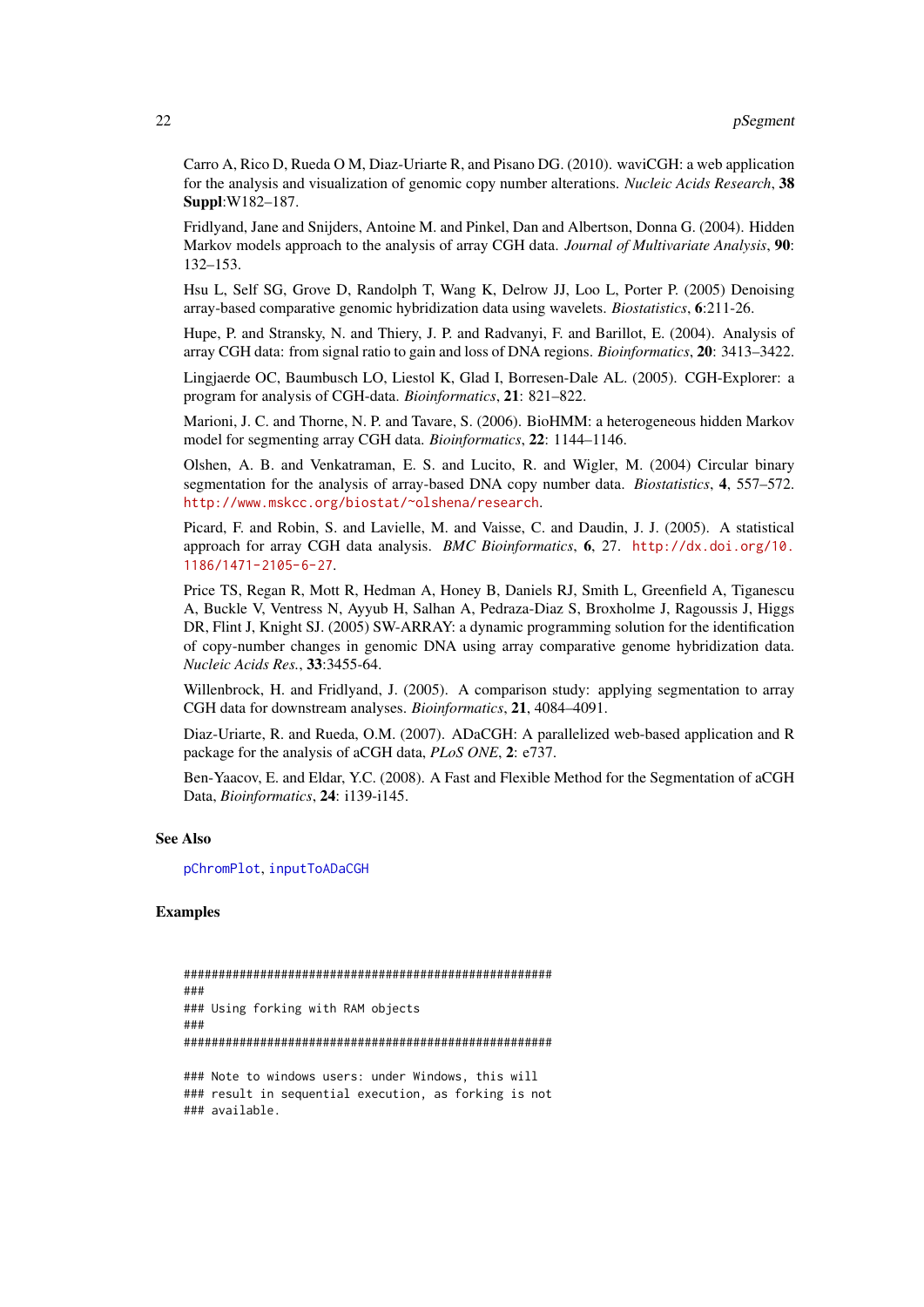#### pSegment 23

```
## Get example input data and create data objects
data(inputEx)
## (this is not necessary, but is convenient;
## you could do the subsetting in the call themselves)
cgh.dat \le inputEx[, -c(1, 2, 3)]
chrom.dat <- as.integer(inputEx[, 2])
pos.dat <- inputEx[, 3]
## Segment with HaarSeg
haar.RAM.fork <- pSegmentHaarSeg(cgh.dat, chrom.dat,
                                   merging = "MAD")
## What does the output look like?
lapply(haar.RAM.fork, head)
## Where and what length are segments in first sample?
rle(haar.RAM.fork$outSmoothed[, 1])
## Repeat, without load-balancing
haar.RAM.fork.nlb <- pSegmentHaarSeg(cgh.dat, chrom.dat,
                                     merging = "MAD",
                                     loadBalance = FALSE)
if(.Platform$OS.type != "windows") {
## We do not want this to run in Windows the automated tests since
## issues with I/O. It should work, though, in interactive usage
#####################################################
###
### Using forking with ff objects
###
#####################################################
### Note to windows users: under Windows, this will
### result in sequential execution, as forking is not
### available.
## Create a temp dir for storing output and ff objects.
## (Not needed, but cleaner).
dir.create("ADaCGH2 example tmp dir")
originalDir <- getwd()
setwd("ADaCGH2_example_tmp_dir")
```
## Get input data in ff format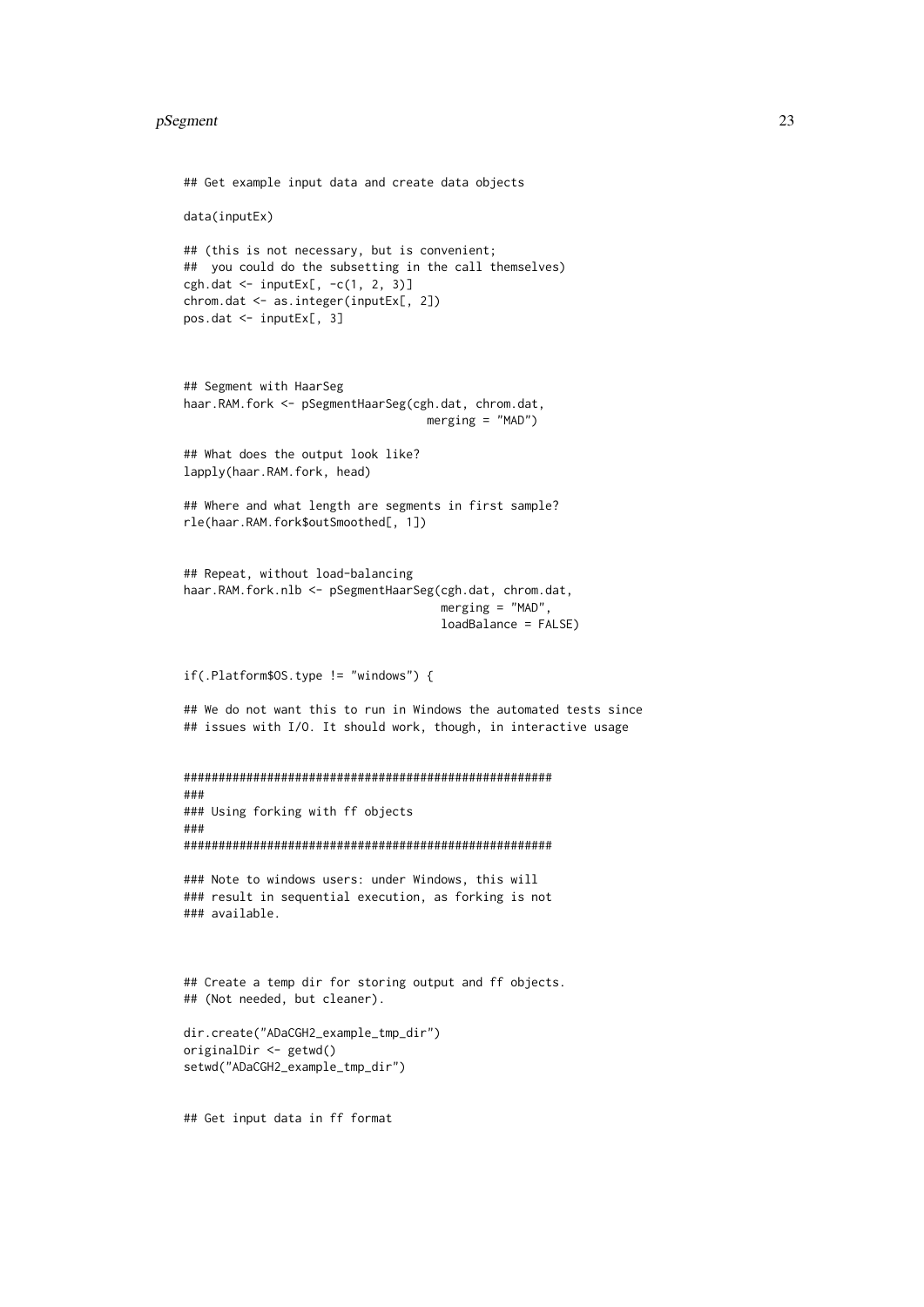#### 24 pSegment and the set of the set of the set of the set of the set of the set of the set of the set of the set of the set of the set of the set of the set of the set of the set of the set of the set of the set of the set

```
## (we loaded the RData above, but we need to find the full path
## to use it in the call to inputToADaCGH)
fname <- list.files(path = system.file("data", package = "ADaCGH2"),
                     full.names = TRUE, pattern = "inputEx.RData")
inputToADaCGH(ff.or.RAM = "ff",
                      RDatafilename = fname)
## Segment with HaarSeg
haar.ff.fork <- pSegmentHaarSeg("cghData.RData",
                                "chromData.RData",
                                 merging = "MAD")## What does the output look like?
haar.ff.fork
## Note the warnings; we will be gentler in next example.
#####################################################
###
### Using a cluster with ff objects
###
#####################################################
## Start a socket cluster. Change the appropriate number of CPUs
## for your hardware and use other types of clusters (e.g., MPI)
## if you want.
cl2 <- parallel::makeCluster(4,"PSOCK")
parallel::clusterSetRNGStream(cl2)
parallel::setDefaultCluster(cl2)
parallel::clusterEvalQ(NULL, library("ADaCGH2"))
## The following is not really needed if you create the cluster AFTER
## changing directories. But better to be explicit.
wdir <- getwd()
parallel::clusterExport(NULL, "wdir")
parallel::clusterEvalQ(NULL, setwd(wdir))
## Segment with HaarSeg
haar.ff.cluster <- pSegmentHaarSeg("cghData.RData",
                                   "chromData.RData",
                                   merging = "MAD".typeParall= "cluster")
## Avoid warnings by opening the objects
names(haar.ff.cluster)
open(haar.ff.cluster$outSmoothed)
```
open(haar.ff.cluster\$outState)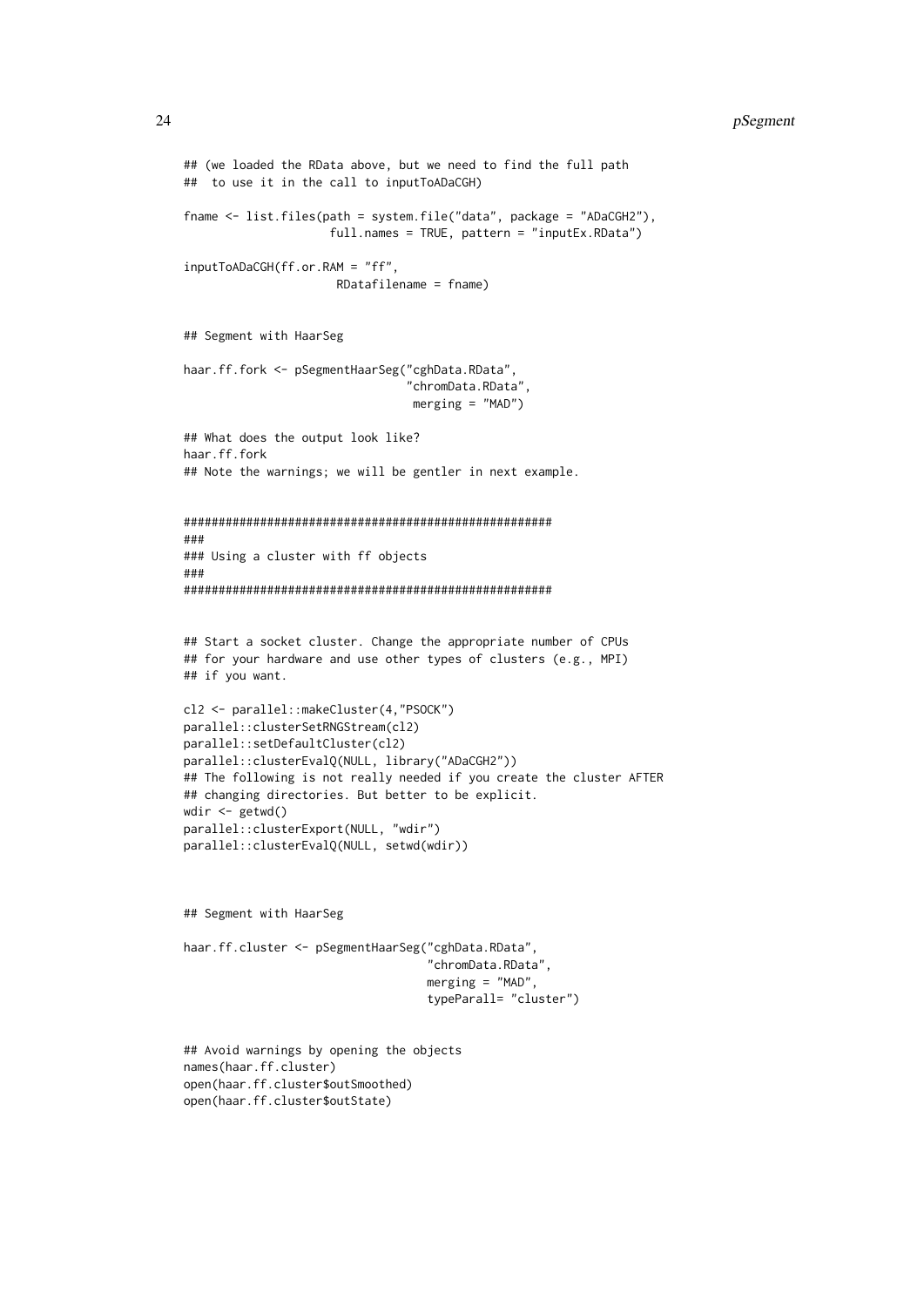#### pSegment 25

```
## Alternatively, we can open the two ffdfs with lapply
## lapply(haar.ff.cluster, open)
##########################################
###
### Compare output (should be identical)
###
##########################################
all.equal(haar.ff.cluster$outSmoothed[ , ],
         haar.ff.fork$outSmoothed[ , ])
all.equal(haar.ff.cluster$outSmoothed[, ],
         haar.RAM.fork$outSmoothed[ , ])
identical(haar.ff.cluster$outState[ , ],
         haar.ff.fork$outState[ , ])
identical(haar.ff.cluster$outState[ , ],
         haar.RAM.fork$outState[ , ])
#####################################################################
####
#### Clean up actions
####
#### (These are not needed. They are convenient here, to prevent
#### leaving garbage in your hard drive. In "real life" you will
#### have to decide what to delete and what to store).
#####################################################################
### Explicitly stop cluster
parallel::stopCluster(cl2)
### All objects (RData and ff) are left in this directory
getwd()
### We will clean it up, and do it step-by-step
### BEWARE: DO NOT do this with objects you want to keep!!!
## Remove ff and RData for the data
load("chromData.RData")
load("posData.RData")
load("cghData.RData")
delete(cghData); rm(cghData)
delete(posData); rm(posData)
delete(chromData); rm(chromData)
unlink("chromData.RData")
unlink("posData.RData")
unlink("cghData.RData")
unlink("probeNames.RData")
```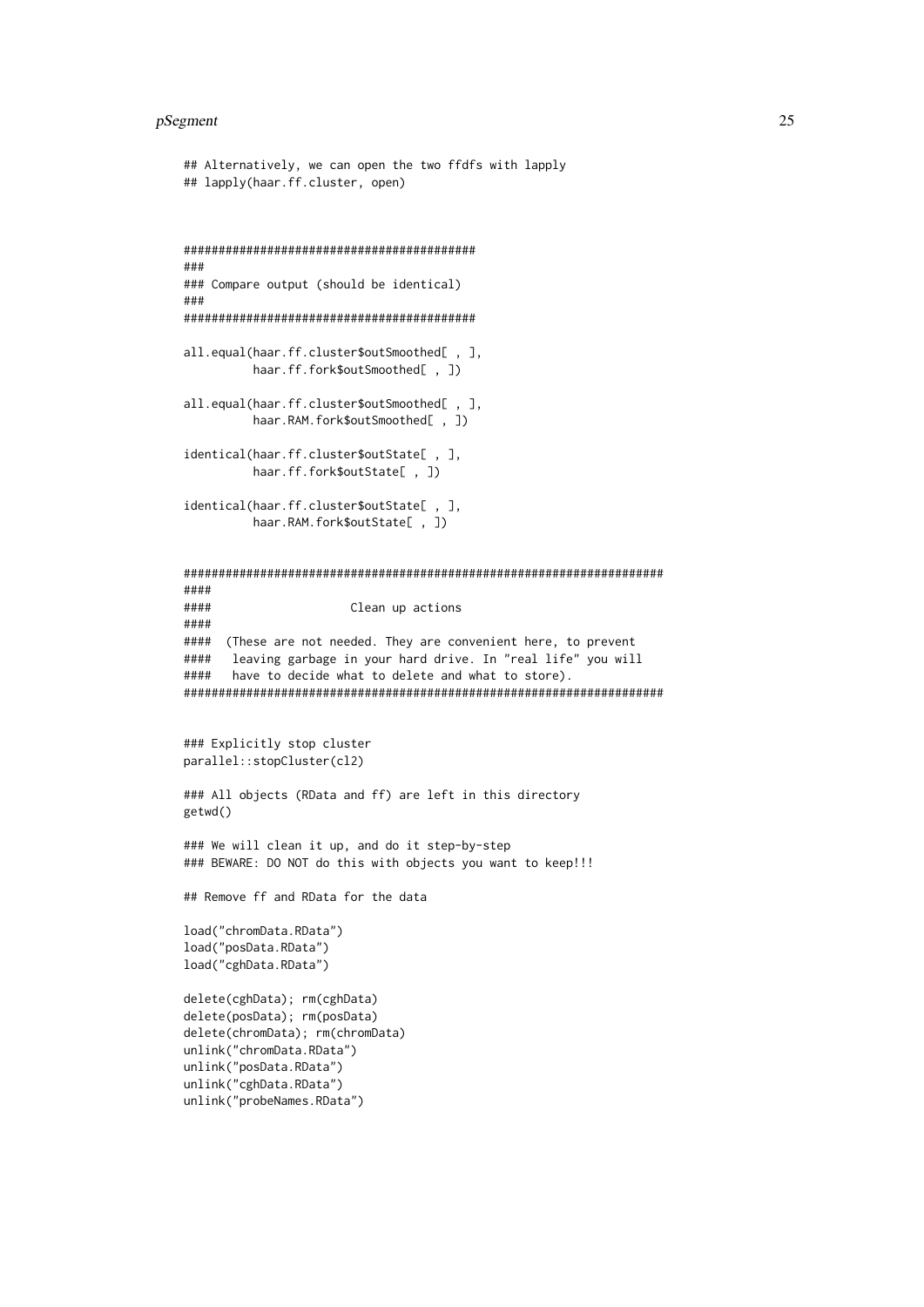## Remove ff and R objects with segmentation results

```
lapply(haar.ff.fork, delete)
rm(haar.ff.fork)
```
lapply(haar.ff.cluster, delete) rm(haar.ff.cluster)

### Try to prevent problems in R CMD check ## Sys.sleep(2)

```
### Delete temp dir
setwd(originalDir)
## Sys.sleep(2)
unlink("ADaCGH2_example_tmp_dir", recursive = TRUE)
## Sys.sleep(2)
}
```